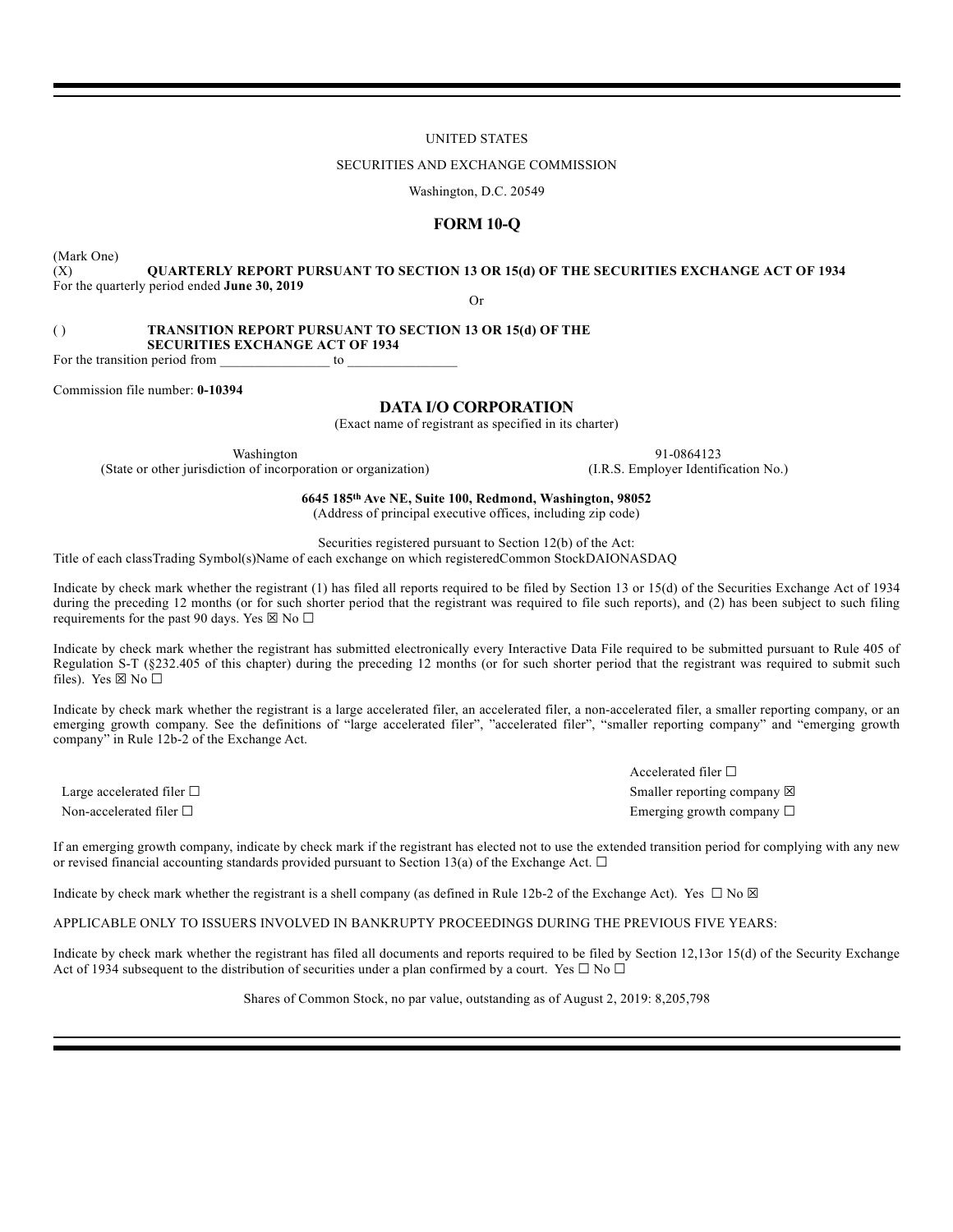# **DATA I/O CORPORATION**

#### **FORM 10-Q For the Quarter Ended June 30, 2019**

#### **INDEX**

| Part I.           |            | <b>Financial Information</b>                                                          | Page                    |
|-------------------|------------|---------------------------------------------------------------------------------------|-------------------------|
|                   | Item 1.    | <b>Financial Statements</b>                                                           | $\overline{\mathbf{3}}$ |
|                   | Item 2.    | Management's Discussion and Analysis of Financial Condition and Results of Operations | 16                      |
|                   | Item 3.    | Quantitative and Qualitative Disclosures About Market Risk                            | 24                      |
|                   | Item 4.    | <b>Controls and Procedures</b>                                                        | 24                      |
| Part II           |            | <b>Other Information</b>                                                              |                         |
|                   | Item $1$ . | <b>Legal Proceedings</b>                                                              | 24                      |
|                   | Item 1A.   | <b>Risk Factors</b>                                                                   | 24                      |
|                   | Item 2.    | Unregistered Sales of Equity Securities and Use of Proceeds                           | 25                      |
|                   | Item 3.    | <b>Defaults Upon Senior Securities</b>                                                | 25                      |
|                   | Item 4.    | <b>Mine Safety Disclosures</b>                                                        | 25                      |
|                   | Item 5.    | Other Information                                                                     | 25                      |
|                   | Item $6.$  | <b>Exhibits</b>                                                                       | 25                      |
| <b>Signatures</b> |            |                                                                                       | 26                      |
|                   |            |                                                                                       |                         |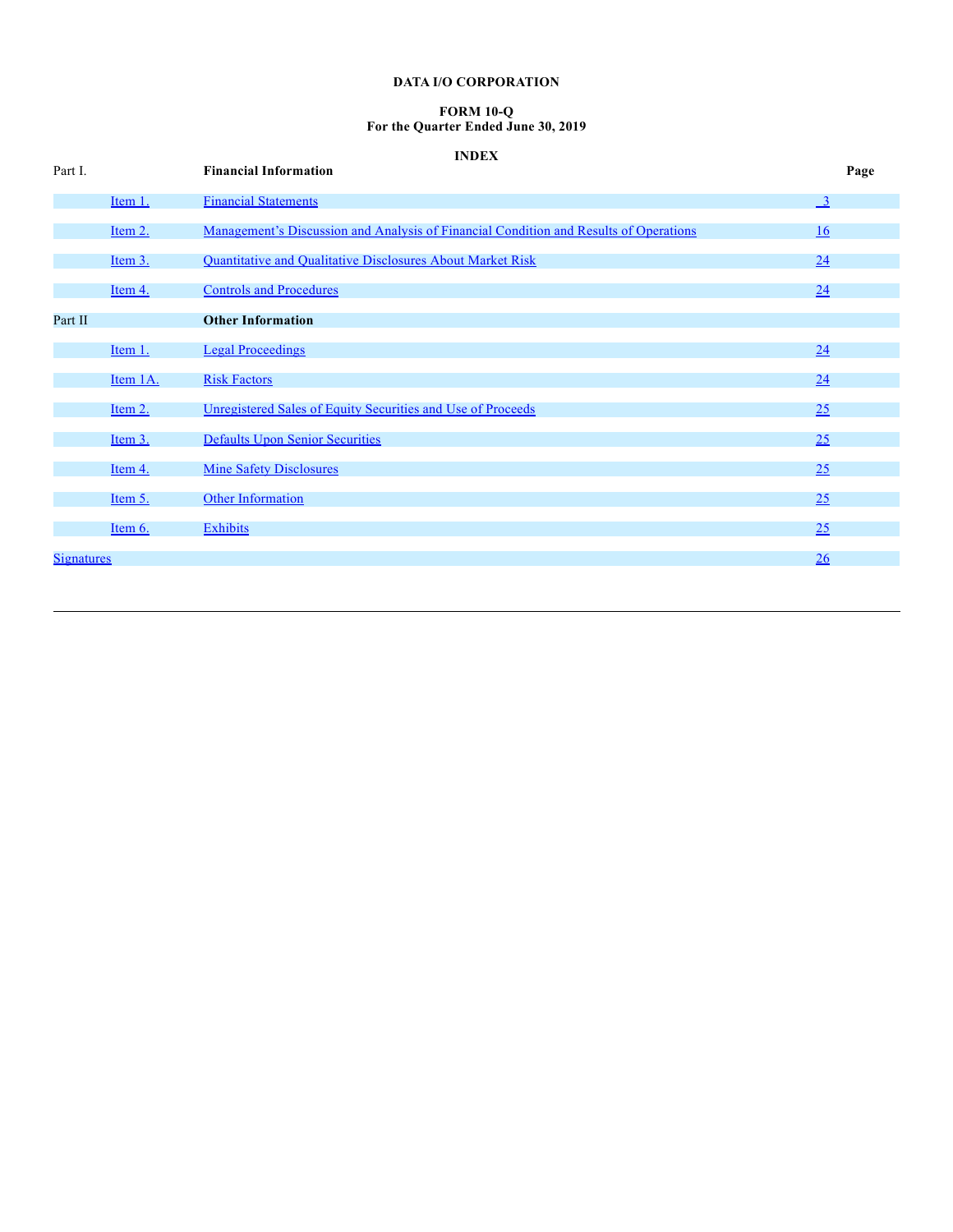<span id="page-2-0"></span>

#### **Item 1. Financial Statements**

# **DATA I/O CORPORATION CONSOLIDATED BALANCE SHEETS (in thousands, except share data) (UNAUDITED)**

**December 31,**

|                                                                                                              |              | June 30, 2019 |                         |        |
|--------------------------------------------------------------------------------------------------------------|--------------|---------------|-------------------------|--------|
| <b>ASSETS</b>                                                                                                |              |               |                         |        |
|                                                                                                              |              |               |                         |        |
| <b>CURRENT ASSETS:</b>                                                                                       |              |               |                         |        |
| Cash and cash equivalents                                                                                    | $\mathbb{S}$ | 15,165        | $\mathbb{S}$            | 18,343 |
| Trade accounts receivable, net of allowance for                                                              |              |               |                         |        |
| doubtful accounts of \$72 and \$75, respectively                                                             |              | 3,812         |                         | 3,771  |
| Inventories                                                                                                  |              | 5,218         |                         | 5,185  |
| Other current assets                                                                                         |              | 618           |                         | 621    |
| <b>TOTAL CURRENT ASSETS</b>                                                                                  |              | 24,813        |                         | 27,920 |
| Property, plant and equipment - net                                                                          |              | 1,953         |                         | 1,985  |
| Income tax receivable                                                                                        |              | 640           |                         | 598    |
| Other assets                                                                                                 |              | 2,284         |                         | 220    |
| <b>TOTAL ASSETS</b>                                                                                          | \$           | 29,690        | $\overline{\mathbb{S}}$ | 30,723 |
|                                                                                                              |              |               |                         |        |
| <b>LIABILITIES AND STOCKHOLDERS' EQUITY</b>                                                                  |              |               |                         |        |
| <b>CURRENT LIABILITIES:</b>                                                                                  |              |               |                         |        |
| Accounts payable                                                                                             | $\mathbf S$  | 1.006         | $\mathbb{S}$            | 1,755  |
| Accrued compensation                                                                                         |              | 1,415         |                         | 2,872  |
| Deferred revenue                                                                                             |              | 1,365         |                         | 1,392  |
| Other accrued liabilities                                                                                    |              | 1,451         |                         | 789    |
| Income taxes payable                                                                                         |              | 35            |                         | 47     |
| TOTAL CURRENT LIABILITIES                                                                                    |              | 5,272         |                         | 6,855  |
| Operating lease liabilities                                                                                  |              | 1,532         |                         |        |
| Long-term other payables                                                                                     |              | 157           |                         | 511    |
| <b>COMMITMENTS</b>                                                                                           |              |               |                         |        |
|                                                                                                              |              |               |                         |        |
| <b>STOCKHOLDERS' EQUITY</b>                                                                                  |              |               |                         |        |
| Preferred stock -                                                                                            |              |               |                         |        |
| Authorized, 5,000,000 shares, including                                                                      |              |               |                         |        |
| 200,000 shares of Series A Junior Participating                                                              |              |               |                         |        |
| Issued and outstanding, none                                                                                 |              |               |                         |        |
| Common stock, at stated value -<br>Authorized, 30,000,000 shares                                             |              |               |                         |        |
|                                                                                                              |              |               |                         |        |
| Issued and outstanding, 8,261,702 shares as of June 30,<br>2019 and 8,338,628 shares as of December 31, 2018 |              | 18,463        |                         | 19,254 |
| Accumulated earnings                                                                                         |              | 3,848         |                         | 3,695  |
| Accumulated other comprehensive income                                                                       |              | 418           |                         | 408    |
|                                                                                                              |              |               |                         |        |
| TOTAL STOCKHOLDERS' EQUITY                                                                                   |              | 22,729        |                         | 23,357 |
| TOTAL LIABILITIES AND STOCKHOLDERS' EQUITY                                                                   |              | 29.690        | \$.                     | 30,723 |

*See notes to consolidated financial statements*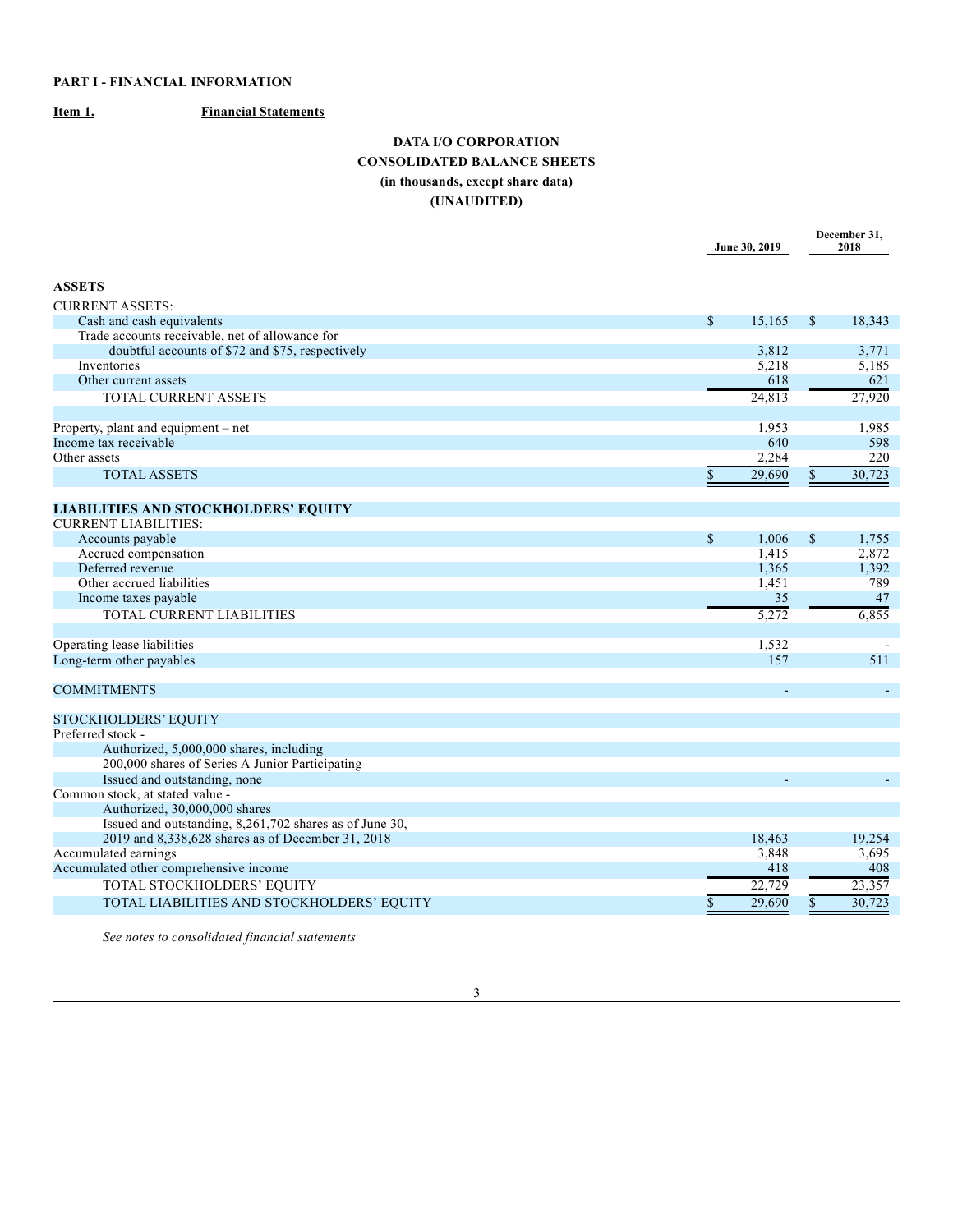# **DATA I/O CORPORATION CONSOLIDATED STATEMENTS OF OPERATIONS (in thousands, except per share amounts) (UNAUDITED)**

|                                          |              | Three Months Ended June 30. |              |                | Six Months Ended June 30, |                  |               |                |  |      |
|------------------------------------------|--------------|-----------------------------|--------------|----------------|---------------------------|------------------|---------------|----------------|--|------|
|                                          |              | 2019                        |              |                |                           | 2018             |               | 2019           |  | 2018 |
| Net sales                                | $\mathbb{S}$ | 5,834                       | $\mathbb{S}$ | 7,204          | $\mathbb{S}$              | 11,892           | $\mathbb{S}$  | 14,834         |  |      |
| Cost of goods sold                       |              | 2,250                       |              | 2,955          |                           | 4,623            |               | 6,169          |  |      |
| Gross margin                             |              | 3,584                       |              | 4,249          |                           | 7,269            |               | 8,665          |  |      |
| Operating expenses:                      |              |                             |              |                |                           |                  |               |                |  |      |
| Research and development                 |              | 1,680                       |              | 1,845          |                           | 3,361            |               | 3,724          |  |      |
| Selling, general and administrative      |              | 1,829                       |              | 2,158          |                           | 3,803            |               | 4,351          |  |      |
| Total operating expenses                 |              | 3,509                       |              | 4,003          |                           | 7,164            |               | 8,075          |  |      |
| Operating income                         |              | 75                          |              | 246            |                           | 105              |               | 590            |  |      |
| Non-operating income:                    |              |                             |              |                |                           |                  |               |                |  |      |
| Interest income                          |              | 10                          |              | 9              |                           | 22               |               | 16             |  |      |
| Gain on sale of assets                   |              |                             |              | $\overline{4}$ |                           | 60               |               | $\overline{4}$ |  |      |
| Foreign currency transaction gain (loss) |              | 69                          |              | 269            |                           | (36)             |               | 93             |  |      |
| Total non-operating income               |              | 79                          |              | 282            |                           | 46               |               | 113            |  |      |
| Income before income taxes               |              | 154                         |              | 528            |                           | 151              |               | 703            |  |      |
| Income tax (expense) benefit             |              | (27)                        |              | (42)           |                           |                  |               | (87)           |  |      |
| Net income                               |              | 127                         |              | 486            |                           | $\overline{153}$ |               | 616            |  |      |
|                                          |              |                             |              |                |                           |                  |               |                |  |      |
| Basic earnings per share                 | \$           | 0.02                        | $\mathbb{S}$ | 0.06           | $\mathbb{S}$              | 0.02             | <sup>\$</sup> | 0.07           |  |      |
| Diluted earnings per share               | \$           | 0.02                        | \$           | 0.06           | \$                        | 0.02             | \$            | 0.07           |  |      |
| Weighted-average basic shares            |              | 8,257                       |              | 8,356          |                           | 8,280            |               | 8,321          |  |      |
| Weighted-average diluted shares          |              | 8,332                       |              | 8,500          |                           | 8,375            |               | 8,521          |  |      |

*See notes to consolidated financial statements*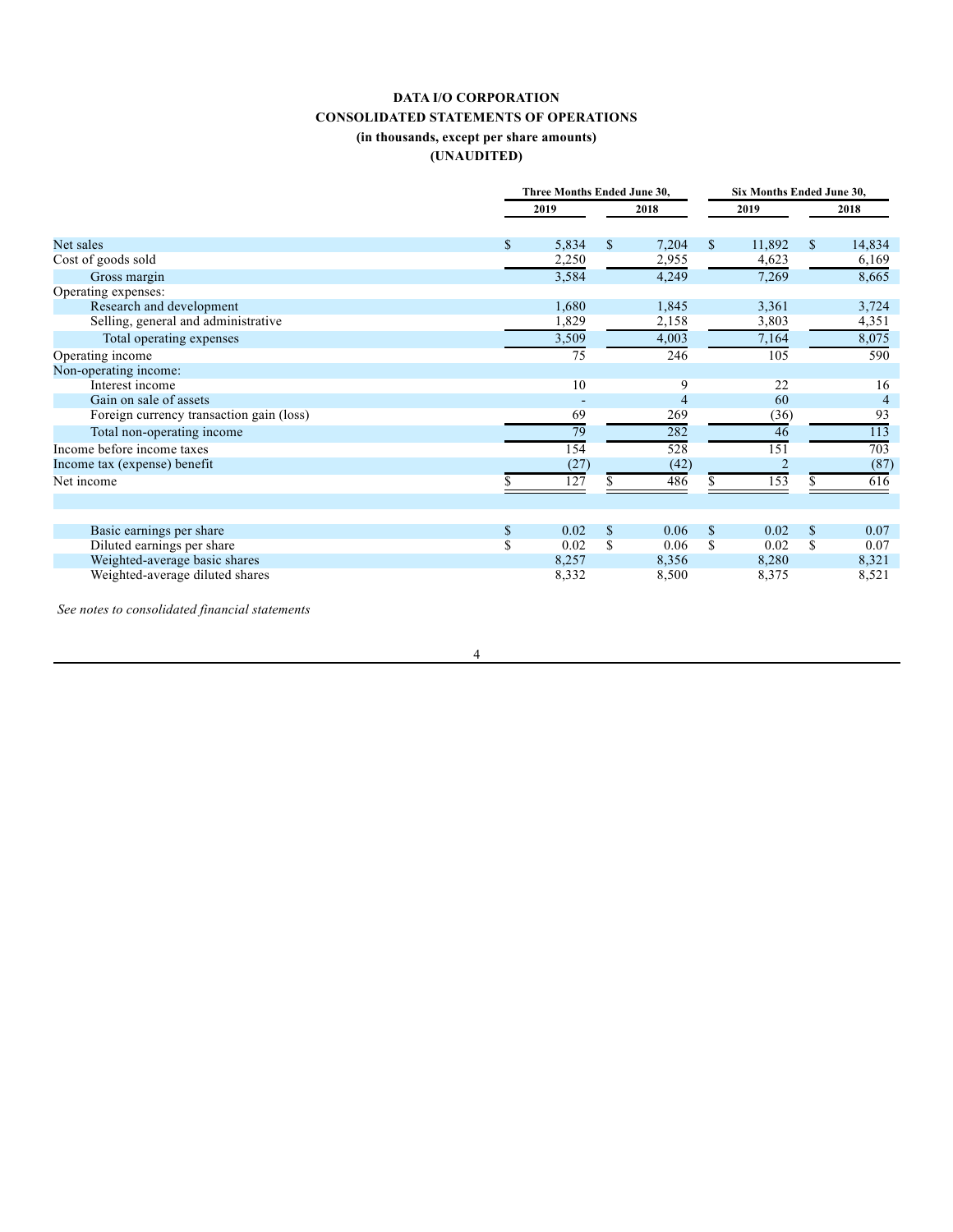# **DATA I/O CORPORATION CONSOLIDATED STATEMENTS OF COMPREHENSIVE INCOME (LOSS) (in thousands) (UNAUDITED)**

|                                                | Three Months Ended June 30, |       |  |       |  | Six Months Ended June 30, |      |       |  |
|------------------------------------------------|-----------------------------|-------|--|-------|--|---------------------------|------|-------|--|
|                                                | 2019<br>2018                |       |  | 2019  |  |                           | 2018 |       |  |
| Net income                                     | S                           | 127   |  | 486   |  | 153                       |      | 616   |  |
| Other comprehensive income:                    |                             |       |  |       |  |                           |      |       |  |
| Foreign currency translation gain (loss)       |                             | (118) |  | (534) |  | 10                        |      | (233) |  |
| Comprehensive income (loss)                    |                             |       |  | (48)  |  | 163                       |      | 383   |  |
| See notes to consolidated financial statements |                             |       |  |       |  |                           |      |       |  |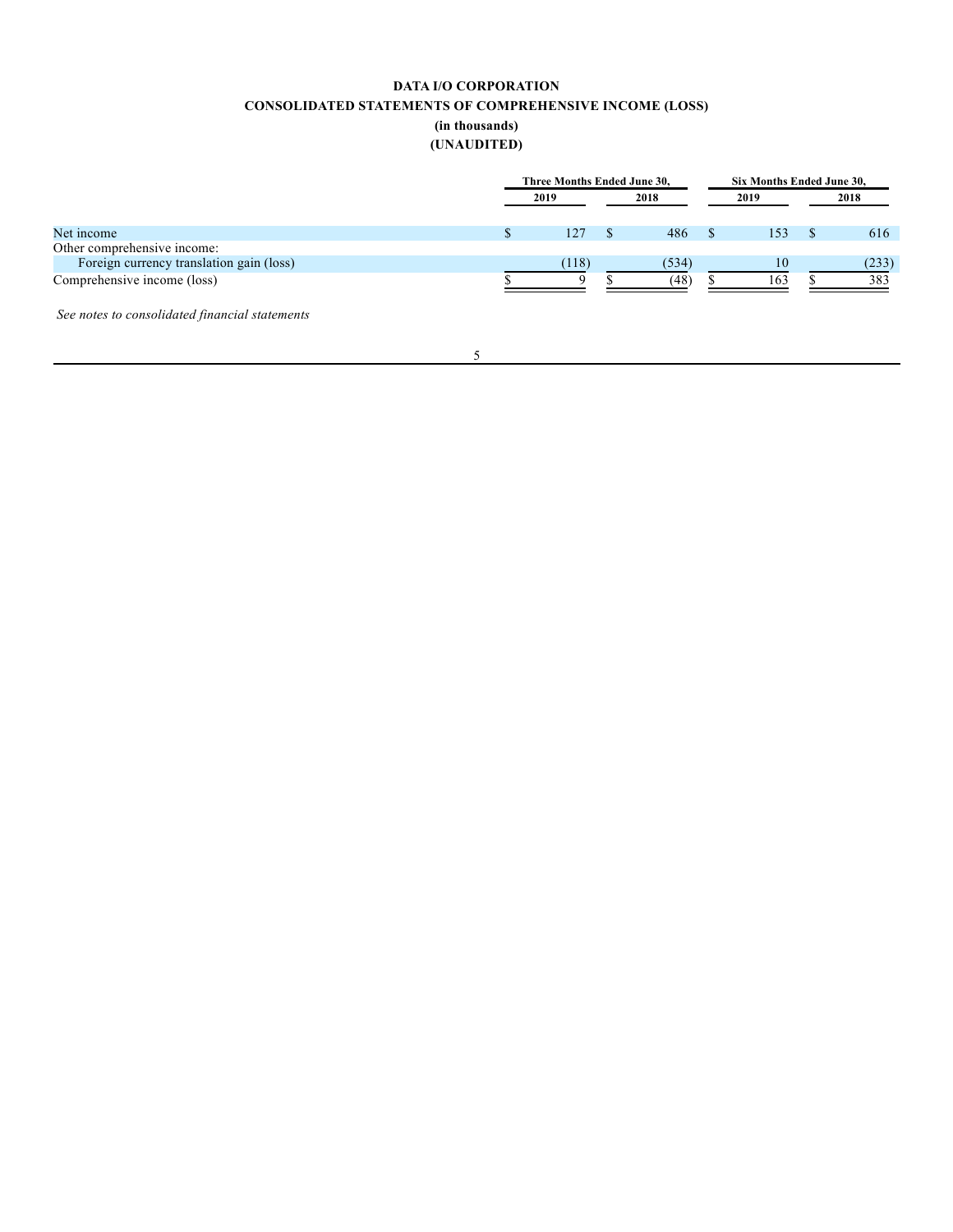# **DATA I/O CORPORATION CONSOLIDATED STATEMENT OF STOCKHOLDERS' EQUITY**

**(in thousands, except share amounts)**

|                                          |                          |              |                          |               |                          |    | <b>Accumulated</b>           |                             |  |              |
|------------------------------------------|--------------------------|--------------|--------------------------|---------------|--------------------------|----|------------------------------|-----------------------------|--|--------------|
|                                          | <b>Common Stock</b>      |              |                          |               |                          |    | <b>Retained</b><br>and Other |                             |  | <b>Total</b> |
|                                          |                          |              |                          |               | Earnings                 |    | Income                       | Comprehensive Stockholders' |  |              |
|                                          | <b>Shares</b>            |              | Amount                   | (Deficit)     |                          |    | (Loss)                       | Equity                      |  |              |
| <b>Balance at December 31, 2017</b>      | 8,276,813                | \$           | 18,989                   | <sup>\$</sup> | 2,089                    | \$ | 982                          | 22,060                      |  |              |
| Stock options exercised                  | 15,000                   |              |                          |               |                          |    |                              |                             |  |              |
| Repurchased shares                       | (4,948)                  |              | ÷                        |               |                          |    |                              |                             |  |              |
| Stock awards issued, net of tax withheld | 7,531                    |              | (12)                     |               |                          |    |                              | (12)                        |  |              |
| Issuance of stock through: ESPP          | 630                      |              | 7                        |               |                          |    |                              | $7\phantom{.0}$             |  |              |
| Share-based compensation                 |                          |              | 177                      |               |                          |    |                              | 177                         |  |              |
| Net income                               |                          |              |                          |               | 130                      |    |                              | 130                         |  |              |
| Other comprehensive income gain          |                          |              |                          |               |                          |    | 301                          | 301                         |  |              |
| <b>Balance at March 31, 2018</b>         | 8,295,026                | $\mathbb{S}$ | 19,161                   | $\mathbb{S}$  | 2,219                    | \$ | 1,283                        | 22,663<br>$\mathbb{S}$      |  |              |
| Stock awards issued, net of tax withheld | 132,858                  |              | (415)                    |               |                          |    | $\overline{\phantom{a}}$     | (415)                       |  |              |
| Share-based compensation                 |                          |              | 473                      |               |                          |    |                              | 473                         |  |              |
| Net income                               |                          |              |                          |               | 486                      |    |                              | 486                         |  |              |
| Other comprehensive income (loss)        | $\overline{\phantom{a}}$ |              | $\overline{\phantom{a}}$ |               | $\overline{\phantom{a}}$ |    | (67)                         | (67)                        |  |              |
| <b>Balance at June 30, 2018</b>          | 8,427,884                |              | 19,219                   |               | 2,705                    |    | 1,216                        | 23,140                      |  |              |
|                                          |                          |              |                          |               |                          |    |                              |                             |  |              |
| <b>Balance at December 31, 2018</b>      | 8,338,628                | \$           | 19,254                   | <sup>\$</sup> | 3,695                    | S. | 408                          | 23,357<br>\$                |  |              |
| Repurchased shares                       | (57, 612)                |              | (312)                    |               |                          |    |                              | (312)                       |  |              |
| Stock awards issued, net of tax withheld | 4,046                    |              | (9)                      |               |                          |    | $\overline{\phantom{a}}$     | (9)                         |  |              |
| Issuance of stock through: ESPP          | 2,763                    |              | 15                       |               |                          |    |                              | 15                          |  |              |
| Share-based compensation                 |                          |              | 287                      |               |                          |    |                              | 287                         |  |              |
| Net income                               |                          |              |                          |               | 26                       |    |                              | 26                          |  |              |
| Other comprehensive income gain          |                          |              |                          |               |                          |    | 128                          | 128                         |  |              |
| Balance at March 31, 2019                | 8,287,825                |              | 19,235                   |               | 3,721                    |    | 536                          | 23,492                      |  |              |
| Repurchased shares                       | (188, 194)               |              | (908)                    |               |                          |    |                              | (908)                       |  |              |
| Stock awards issued, net of tax withheld | 162,071                  |              | (228)                    |               |                          |    | $\overline{\phantom{a}}$     | (228)                       |  |              |
| Share-based compensation                 |                          |              | 364                      |               |                          |    | $\overline{\phantom{a}}$     | 364                         |  |              |
| Net income                               |                          |              |                          |               | 127                      |    |                              | 127                         |  |              |
| Other comprehensive income (loss)        |                          |              |                          |               |                          |    | (118)                        | (118)                       |  |              |
| Balance at June 30, 2019                 | 8,261,702                |              | 18,463                   |               | 3,848                    |    | 418                          | 22,729                      |  |              |

*See notes to consolidated financial statements*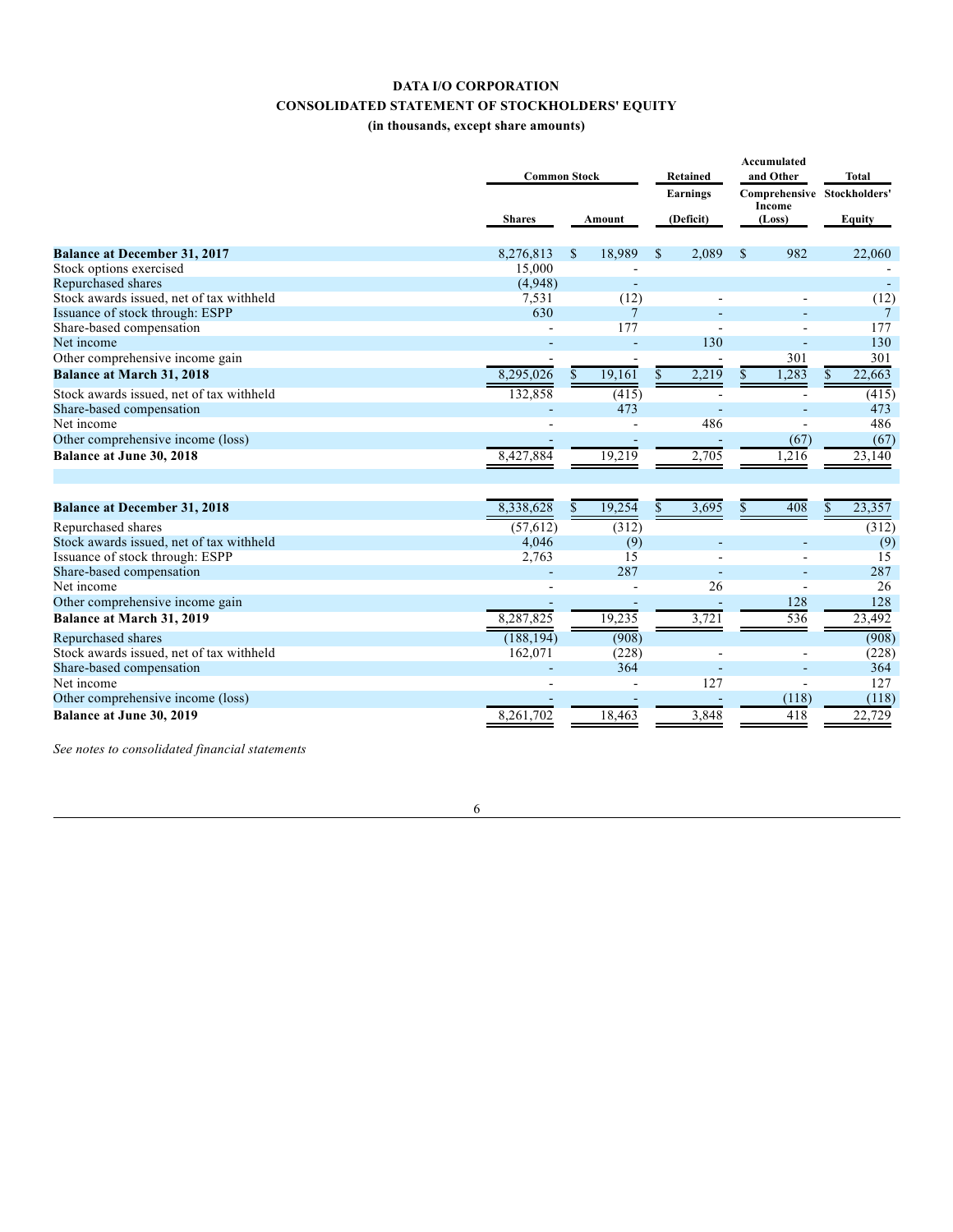# **DATA I/O CORPORATION CONSOLIDATED STATEMENTS OF CASH FLOWS (in thousands) (UNAUDITED)**

|                                                           |                     | For the Six Months Ended<br><b>June 30.</b> |
|-----------------------------------------------------------|---------------------|---------------------------------------------|
|                                                           | 2019                | 2018                                        |
| <b>CASH FLOWS FROM OPERATING ACTIVITIES:</b>              |                     |                                             |
| Net income                                                | $\mathbb{S}$<br>153 | $\mathbf S$<br>616                          |
| Adjustments to reconcile net income                       |                     |                                             |
| to net cash provided by (used in) operating activities:   |                     |                                             |
| Depreciation and amortization                             | 424                 | 507                                         |
| Gain on sale of assets                                    | (60)                | (4)                                         |
| Equipment transferred to cost of goods sold               | (26)                | 336                                         |
| Share-based compensation                                  | 651                 | 650                                         |
| Net change in:                                            |                     |                                             |
| Trade accounts receivable                                 | (63)                | (1,650)                                     |
| Inventories                                               | (28)                | (179)                                       |
| Other current assets                                      | 3                   | 175                                         |
| Accounts payable and accrued liabilities                  | (2,223)             | (1,667)                                     |
| Deferred revenue                                          | (62)                | 627                                         |
| Other long-term liabilities                               | (312)               | (34)                                        |
| Deposits and other long-term assets                       | 88                  | (175)                                       |
| Net cash provided by (used in) operating activities       | (1, 455)            | (798)                                       |
| <b>CASH FLOWS FROM INVESTING ACTIVITIES:</b>              |                     |                                             |
| Purchases of property, plant and equipment                | (365)               | (495)                                       |
| Net proceeds from sale of assets                          | 60                  | 4                                           |
| Cash provided by (used in) investing activities           | (305)               | (491)                                       |
| <b>CASH FLOWS FROM FINANCING ACTIVITIES:</b>              |                     |                                             |
| Net proceeds from issuance of common stock, less payments |                     |                                             |
| for shares withheld to cover tax                          | (222)               | (420)                                       |
| Repurchase of common stock                                | (1,220)             |                                             |
| Cash provided by (used in) financing activities           | (1, 442)            | (420)                                       |
| Increase (decrease) in cash and cash equivalents          | (3,202)             | (1,709)                                     |
|                                                           |                     |                                             |
| Effects of exchange rate changes on cash                  | 24                  | (198)                                       |
| Cash and cash equivalents at beginning of period          | 18,343              | 18,541                                      |
| Cash and cash equivalents at end of period                | \$<br>15,165        | 16.634<br>S.                                |
| Supplemental disclosure of cash flow information:         |                     |                                             |
| Cash paid during the period for:                          |                     |                                             |
| Income taxes                                              | \$<br>101           | <sup>\$</sup><br>111                        |
|                                                           |                     |                                             |
| See notes to consolidated financial statements            |                     |                                             |

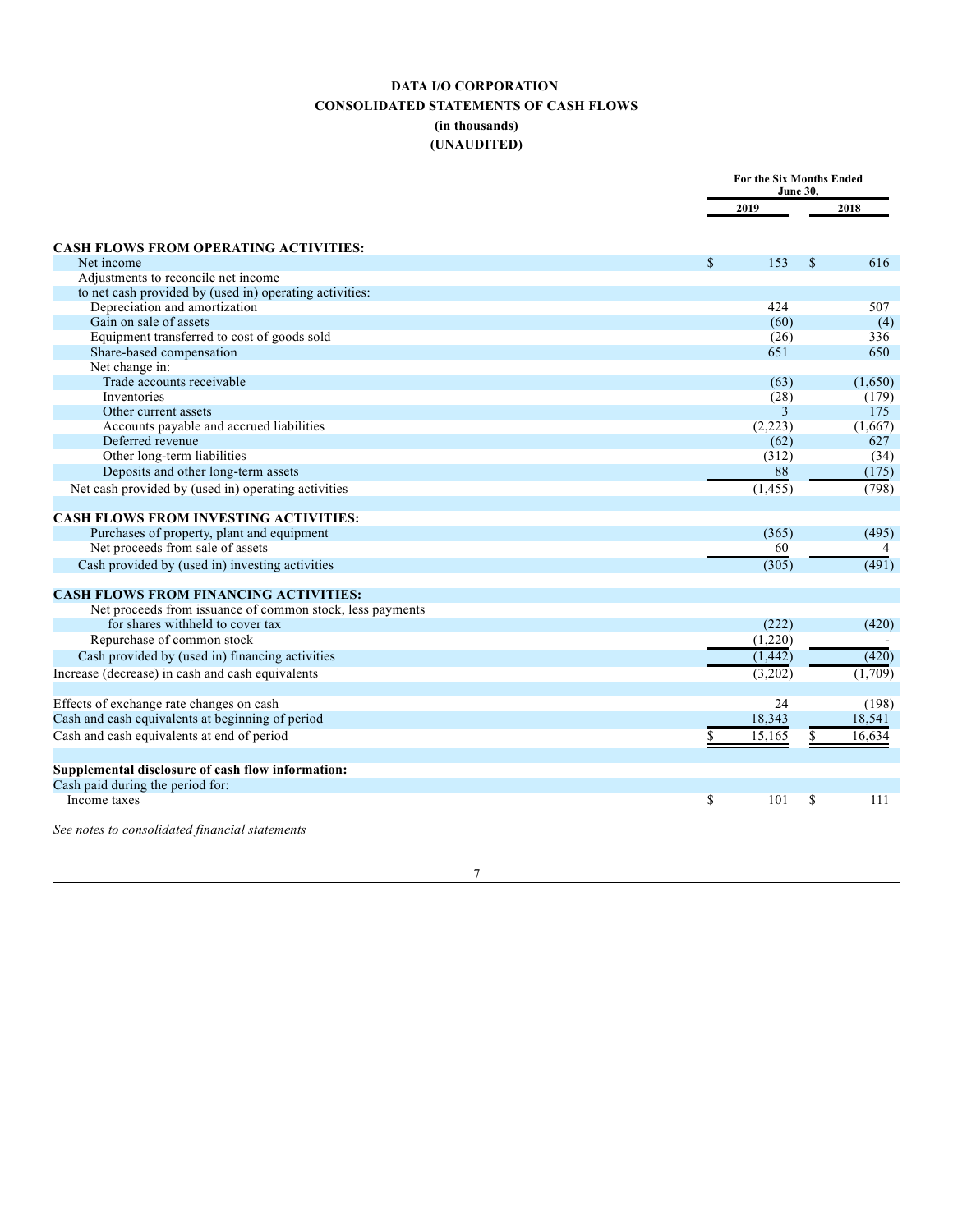#### **DATA I/O CORPORATION NOTES TO CONSOLIDATED FINANCIAL STATEMENTS (UNAUDITED)**

#### **NOTE 1 - FINANCIAL STATEMENT PREPARATION**

Data I/O Corporation ("Data I/O", "We", "Our", "Us") prepared the financial statements as of June 30, 2019 and June 30, 2018 according to the rules and regulations of the Securities and Exchange Commission ("SEC"). These statements are unaudited but, in the opinion of management, include all adjustments (consisting of normal recurring adjustments and accruals) necessary to present fairly the results for the periods presented. The balance sheet at December 31, 2018 has been derived from the audited financial statements at that date. We have condensed or omitted certain information and footnote disclosures normally included in financial statements prepared in accordance with accounting principles generally accepted in the United States of America according to such SEC rules and regulations. Operating results for the six months ended June 30, 2019 are not necessarily indicative of the results that may be expected for the year ending December 31, 2019. These financial statements should be read in conjunction with the annual audited financial statements and the accompanying notes included in our Form 10-K for the year ended December 31, 2018.

#### Revenue Recognition

The adoption of Topic 606, "Revenue from contracts with customers", did not have a material impact on our 2018 financial statement line items, either individually or in the aggregate. We have elected the practical expedient to expense contract acquisition costs, primarily sales commissions, for contracts with terms of one year or less and will capitalize and amortize incremental costs with terms that exceed one year. During the six months ended June 30, 2019 and 2018, there were no contract acquisition costs capitalized. In 2018, we made a sales tax policy election to exclude sales, use, value added, some excise taxes and other similar taxes from the measurement of the transaction price.

We recognize revenue upon transfer of control of the promised products or services to customers in an amount that reflects the consideration we expect to receive in exchange for those products or services. We have determined that our programming equipment has reached a point of maturity and stability such that product acceptance can be assured by testing at the factory prior to shipment and that the installation meets the criteria to be a separate performance obligation. These systems are standard products with published product specifications and are configurable with standard options. The evidence that these systems could be deemed as accepted was based upon having standardized factory production of the units, results from batteries of tests of product performance to our published specifications, quality inspections and installation standardization, as well as past product operation validation with the customer and the history provided by our installed base of products upon which the current versions were based.

The revenue related to products requiring installation that is perfunctory is recognized upon transfer of control of the product to customers, which generally is at the time of shipment. Installation that is considered perfunctory includes any installation that is expected to be performed by other parties, such as distributors, other vendors, or the customers themselves. This takes into account the complexity, skill and training needed as well as customer expectations regarding installation.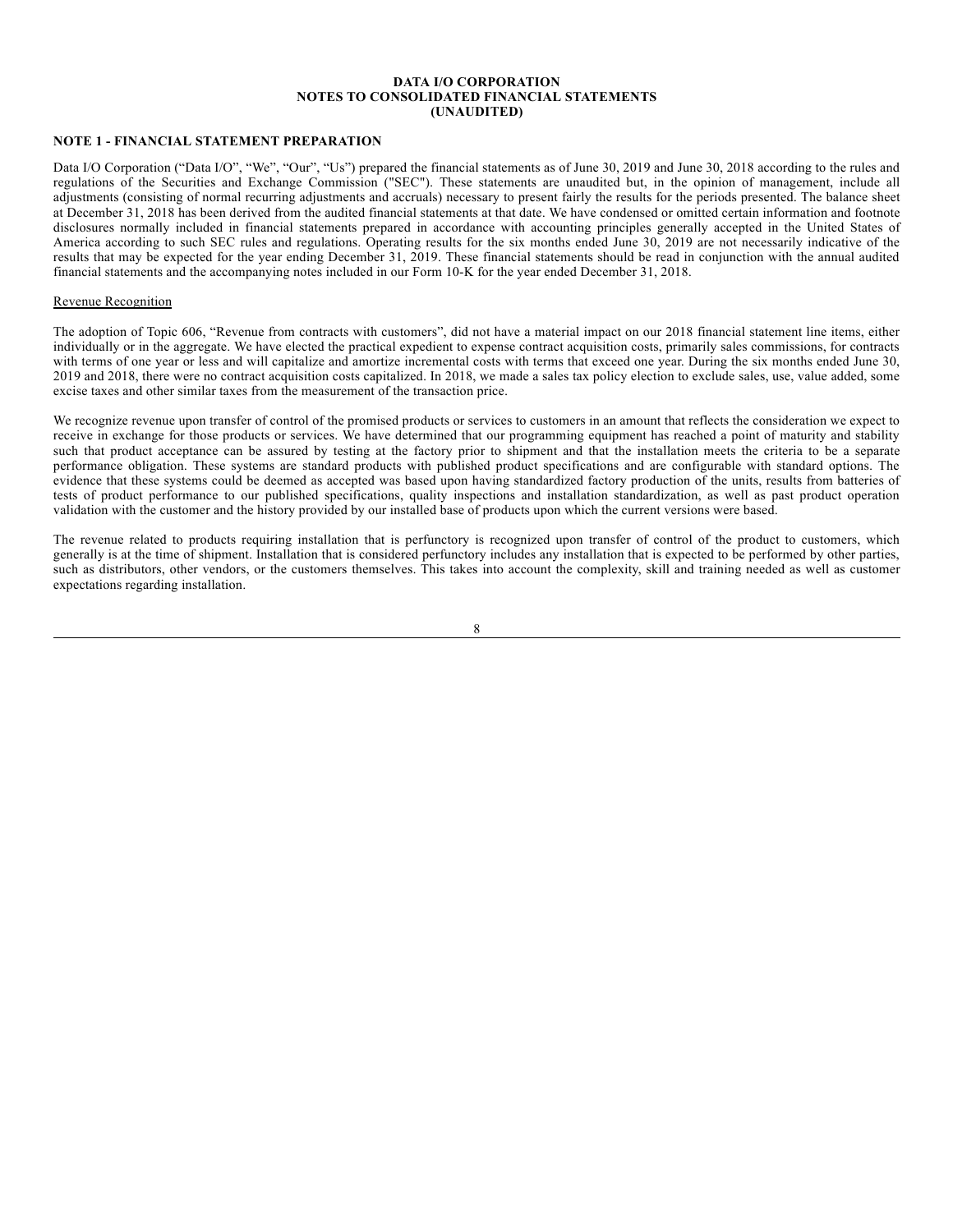We enter into arrangements with multiple performance obligations that arise during the sale of a system that includes an installation component, a service and support component and a software maintenance component. The transaction price is allocated to the separate performance obligations on relative standalone sales price. We allocate the transaction price of each element based on relative selling prices. Relative selling price is based on the selling price of the standalone system. For the installation and service and support performance obligations, we use the value of the discount given to distributors who perform these components. For software maintenance performance obligations, we use what we charge for annual software maintenance renewals after the initial year the system is sold. Revenue is recognized on the system sale based on shipping terms, installation revenue is recognized after the installation is performed, and hardware service and support and software maintenance revenue is recognized ratably over the term of the agreement, typically one year. Deferred revenue includes service, support and maintenance contracts and represents the undelivered performance obligation of agreements that are typically recognized ratably over one year.

When we sell software separately, we recognize revenue upon the transfer of control of the software, which is generally upon shipment, provided that only inconsequential performance obligations remain on our part and substantive acceptance conditions, if any, have been met.

We recognize revenue when there is an approved contract that both parties are committed to perform, both parties rights have been identified, the contract has substance, collection of substantially all the consideration is probable, the transaction price has been determined and allocated over the performance obligations, the performance obligations including substantive acceptance conditions, if any, in the contract have been met, the obligation is not contingent on resale of the product, the buyer's obligation would not be changed in the event of theft, physical destruction or damage to the product, the buyer acquiring the product for resale has economic substance apart from us and we do not have significant obligations for future performance to directly bring about the resale of the product by the buyer. We establish a reserve for sales returns based on historical trends in product returns and estimates for new items. Payment terms are generally 30 days from shipment.

We transfer certain products out of service from their internal use and make them available for sale. The products transferred are typically our standard products in one of the following areas: service loaners, rental or test units; engineering test units; or sales demonstration equipment. Once transferred, the equipment is sold by our regular sales channels as used equipment inventory. These product units often involve refurbishing and an equipment warranty, and are conducted as sales in our normal and ordinary course of business. The transfer amount is the product unit's net book value and the sale transaction is accounted for as revenue and cost of goods sold.

The following table represents our revenues by major categories:

|                           | <b>Three Months Ended</b> |              |               |  |              | <b>Six Months Ended</b> |              |               |              |  |  |  |
|---------------------------|---------------------------|--------------|---------------|--|--------------|-------------------------|--------------|---------------|--------------|--|--|--|
| Net sales by type         |                           | Jun. 30,2019 | Change        |  | Jun. 30.2018 |                         | Jun. 30,2019 | Change        | Jun. 30,2018 |  |  |  |
| (in thousands)            |                           |              |               |  |              |                         |              |               |              |  |  |  |
| Equipment sales           |                           | 3,537        | $(24.2\%)$ \$ |  | 4,665        |                         | 7.247        | $(26.2\%)$ \$ | 9,814        |  |  |  |
| Adapter sales             |                           | .421         | $(18.8\%)$ \$ |  | 1.750        |                         | 2,882        | $(16.2\%)\$   | 3,440        |  |  |  |
| Software and maintenance  |                           | 876          | 11.0%         |  | 789          |                         | .763         | 11.6%         | 1,580        |  |  |  |
| Total programming systems |                           | 5,834        | $(19.0\%)$ \$ |  | 7,204        |                         | 11,892       | $(19.8\%)$ \$ | 14,834       |  |  |  |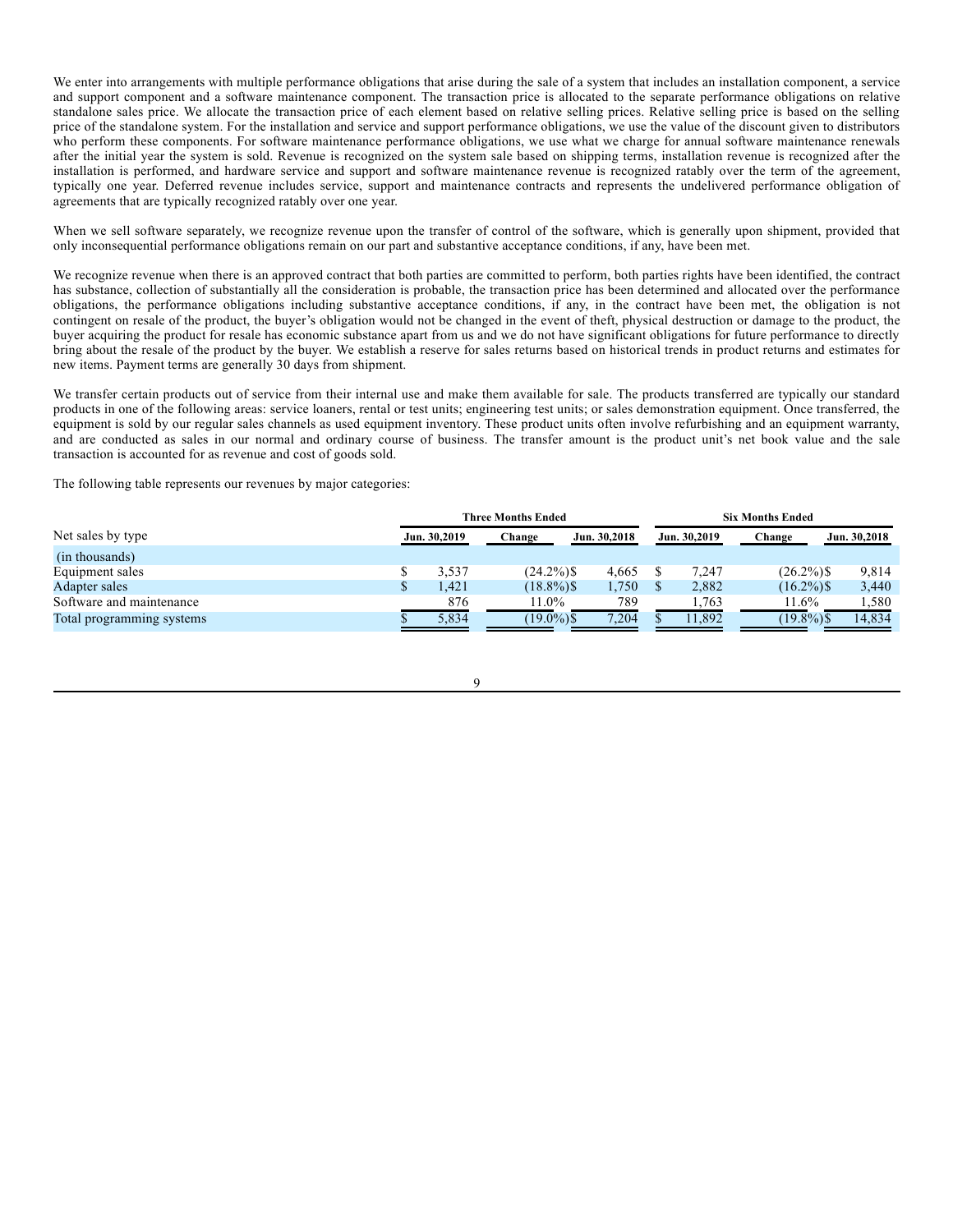#### Leases - Accounting Standards Codification 842

Leases arise from contracts which convey the right to control the use of identified property or equipment for a period of time in exchange for consideration. Our leasing arrangements are primarily for office space we use to conduct our operations. In addition, there are automobiles and a small amount of office equipment leased. We determine whether contracts include a lease at the inception date, which is generally upon contract signing, considering factors such as whether the contract includes an asset which is physically distinct, which party obtains substantially all of the capacity and economic benefit of the asset, and which party directs how, and for what purpose, the asset is used during the contractual period of use. Our leases commence when the lessor makes the asset available for our use. At commencement we record a lease liability at the present value of future lease payments, net of any future lease incentives to be received. Some of our lease agreements include cancellable future periods subject to termination or extension options. We include cancellable lease periods in our future lease payments when we are reasonably certain to continue to utilize the asset for those periods. We calculate the present value of future lease payments at commencement using a discount rate which we estimate as the collateralized borrowing rate we believe that would be incurred on our future lease payments over a similar term. At commencement we also record a corresponding right-of-use asset, which is calculated based on the amount of the lease liability, adjusted for any advance lease payments paid, initial direct costs incurred or lease incentives received prior to commencement. Right-of-use assets are subject to evaluation for impairment or disposal on a basis consistent with other long-lived assets.

Leases are classified at commencement as either operating or finance leases. As of June 30, 2019, all of our leases are classified as operating leases. Rent expense for operating leases is recognized on the straight-line method over the term of the agreement beginning on the lease commencement date.

In accounting for leases, we utilize certain practical expedients and policy elections available under the lease accounting standard. For example, we do not record right-of-use assets or lease liabilities for leases with terms of 12 months or less. For contracts containing real estate leases, we do not combine lease and non-lease components. The primary impact of this policy election is that we do not include in our calculation of lease liabilities any fixed and noncancelable future payments due under the contract for items such as common area maintenance, utilities and other costs. Lease-related costs which are variable rather than fixed are expensed in the period incurred.

Assumptions, judgments and estimates impacting the carrying value of our right-of-use assets and liabilities include evaluating whether an arrangement contains a lease, determining whether the lease term should include any cancellable future periods, estimating the discount rate used to calculate our lease liabilities, estimating the fair value and useful life of the leased asset for the purpose of classifying the lease as an operating or finance lease, evaluating whether a lease contract amendment represents a new lease agreement or a modification to the existing lease and evaluating our right-of-use assets for impairment.

#### Share-Based Compensation

All stock-based compensation awards are measured based on estimated fair values on the date of grant and recognized as compensation expense on the straight-line single-option method. Our share-based compensation is reduced for estimated forfeitures at the time of grant and revised as necessary in subsequent periods if actual forfeitures differ from those estimates.

#### Income Tax

Income taxes are computed at current enacted tax rates, less tax credits using the asset and liability method. Deferred taxes are adjusted both for items that do not have tax consequences and for the cumulative effect of any changes in tax rates from those previously used to determine deferred tax assets or liabilities. Tax provisions include amounts that are currently payable, changes in deferred tax assets and liabilities that arise because of temporary differences between the timing of when items of income and expense are recognized for financial reporting and income tax purposes, and any changes in the valuation allowance caused by a change in judgment about the realization of the related deferred tax assets. A valuation allowance is established when necessary to reduce deferred tax assets to amounts expected to be realized. Tax reform changes effective January 1, 2018, including Global Intangible Low Tax Income (GILTI), have been included in our 2018 and 2019 financial statements.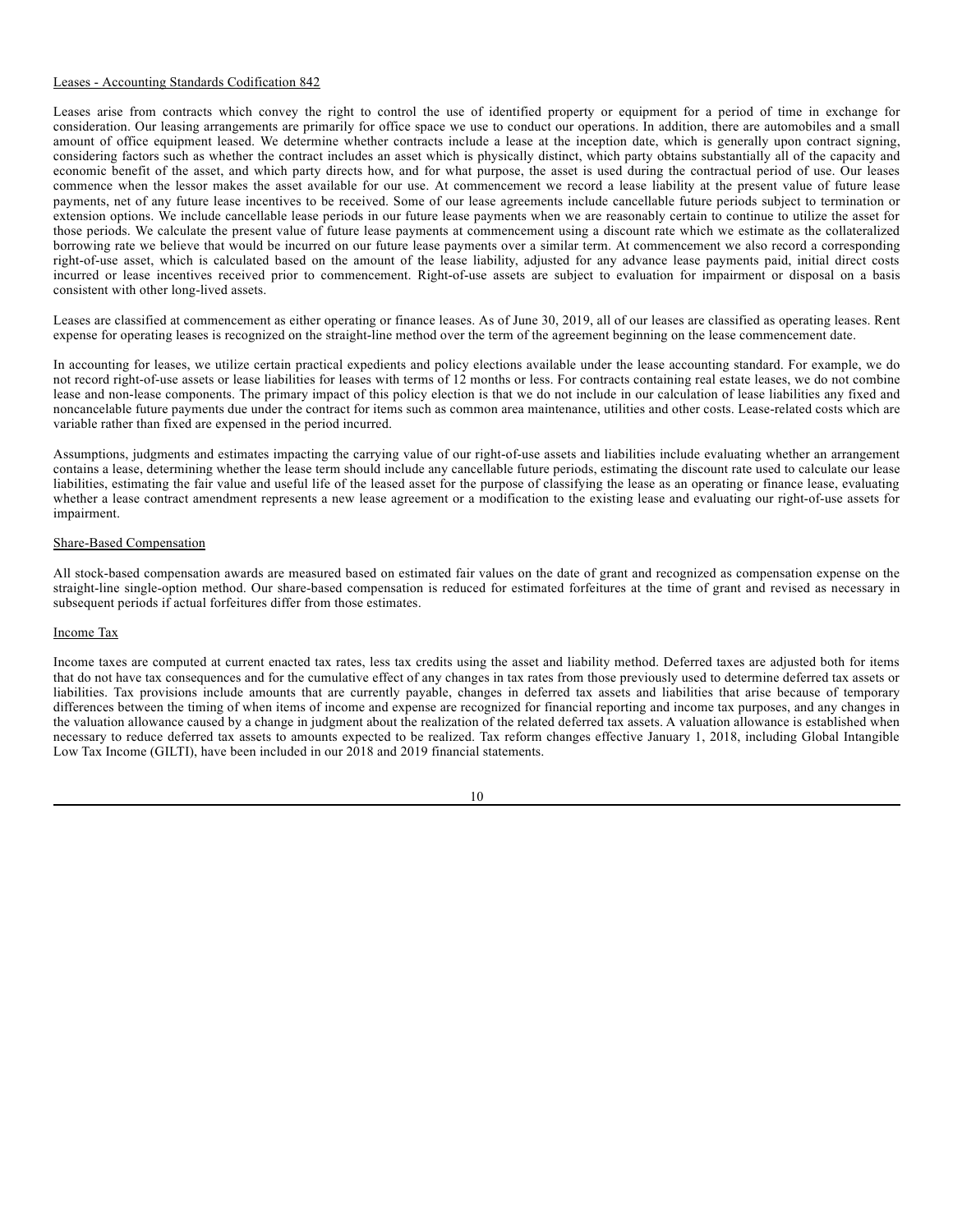#### Recently Adopted Accounting Pronouncements

We adopted the new lease accounting standard, ASC 842, on January 1, 2019 using the modified retrospective transition method, and recorded a balance sheet adjustment on the date of adoption. In 2018, we accounted for leases under ASC 840. The new lease standard requires lessees to recognize right-ofuse assets and lease liabilities on the balance sheet for operating leases, and also requires additional quantitative and qualitative disclosures to enable users of the financial statements to assess the amount, timing and uncertainty of cash flows arising from leases. In adopting ASC 842, we utilized certain practical expedients available under the standard. These practical expedients include waiving reassessment of conclusions reached under the previous lease standard as to whether contracts contain leases, not recording right-of-use assets or lease liabilities for leases with terms of 12 months or less, how to classify leases identified and how to account for initial direct costs incurred. We also utilized the practical expedient to use hindsight as of the date of adoption to determine the terms of our leases and to evaluate our right-of-use assets for impairment.

We recorded the following adjusted balances in our consolidated balance sheet on the date of adoption:

|                                                        | As Reported<br>December 31,<br>2018 |  |  | <b>As Recorded</b><br><b>January 1, 2019</b> |
|--------------------------------------------------------|-------------------------------------|--|--|----------------------------------------------|
| (in thousands)                                         |                                     |  |  |                                              |
| Right-of-use assets (Long-term other assets)           |                                     |  |  | 2.176                                        |
| Lease liability-short term (Other accrued liabilities) |                                     |  |  | (654)                                        |
| Lease liability-long term (Long-term other payables)   |                                     |  |  | (1.904)                                      |

See Note 5 of the accompanying notes to the condensed consolidated financial statements for additional information regarding our operating leases.

#### **NOTE 2 – INVENTORIES**

Inventories consisted of the following components:

|                 | June 30,2019 | December<br>31,2018 |
|-----------------|--------------|---------------------|
| (in thousands)  |              |                     |
| Raw material    | 2,540        | 2,925               |
| Work-in-process | 2,145        | 1,584               |
| Finished goods  | 533          | 676                 |
| Inventories     | 5,218        | 5,185               |

#### **NOTE 3 – PROPERTY, PLANT AND EQUIPMENT, NET**

Property and equipment consisted of the following components:

|                               | June 30,2019 | December<br>31,2018 |
|-------------------------------|--------------|---------------------|
| (in thousands)                |              |                     |
| Leasehold improvements        | 399          | 399                 |
| Equipment                     | 5,569        | 5,378               |
| Sales demonstration equipment | 1,068        | 942                 |
|                               | 7,036        | 6,719               |
| Less accumulated depreciation | 5,083        | 4,734               |
| Property and equipment, net   | 1,953        | 1,985               |

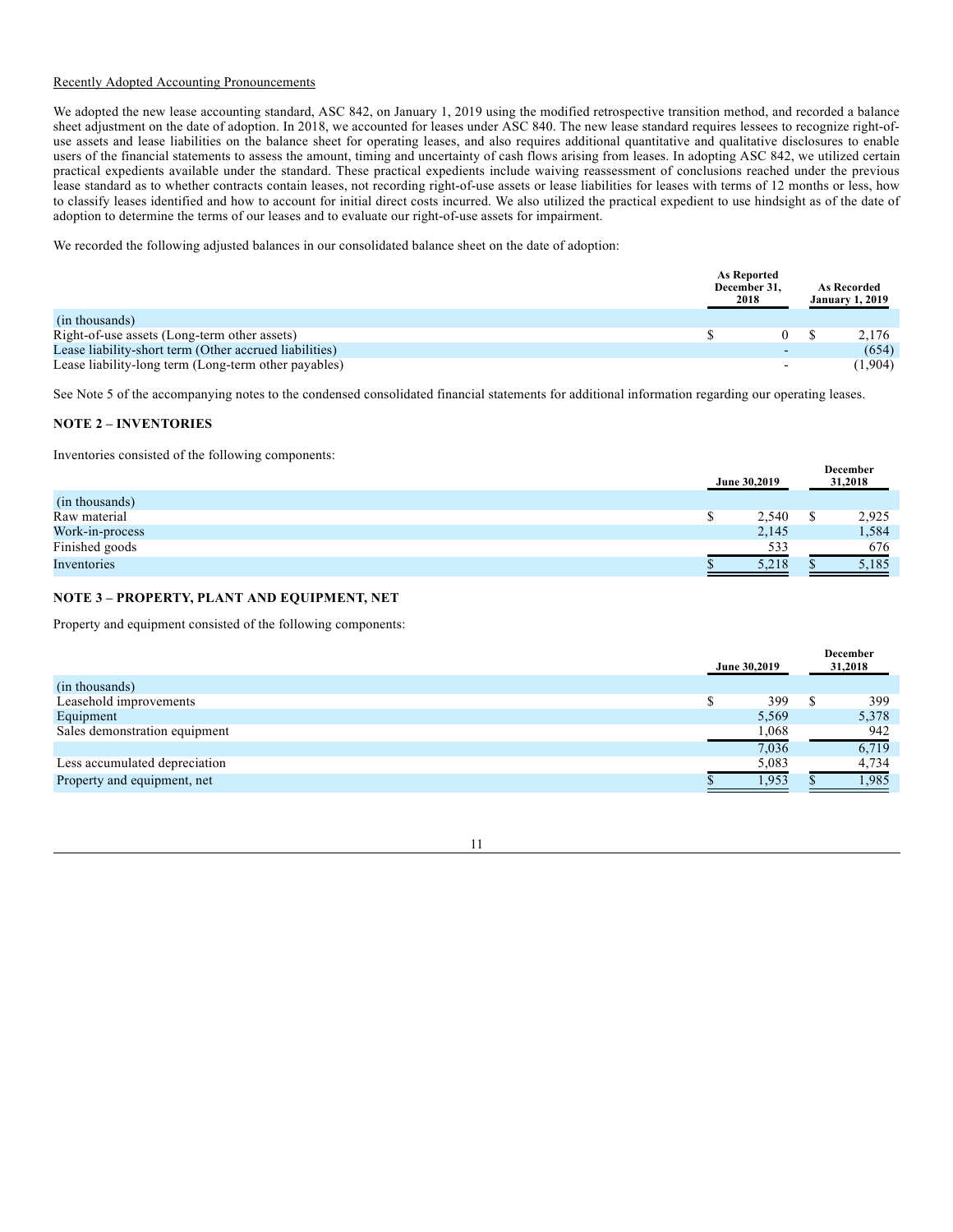# **NOTE 4 – OTHER ACCRUED LIABILITIES**

Other accrued liabilities consisted of the following components:

|                              | <b>June 30,2019</b> | December<br>31,2018 |
|------------------------------|---------------------|---------------------|
| (in thousands)               |                     |                     |
| Lease liability - short term | 667                 | $\theta$            |
| Product warranty             | 420                 | 471                 |
| Sales return reserve         | 87                  | 87                  |
| Other taxes                  | 106                 | 102                 |
| Other                        | 171                 | 129                 |
| Other accrued liabilities    | l.451               | 789                 |

The changes in our product warranty liability for the six months ending June 30, 2019 are as follows:

|                              | June 30,2019 |
|------------------------------|--------------|
| (in thousands)               |              |
| Liability, beginning balance | 47.          |
| Net expenses                 | 419          |
| Warranty claims              | (419)        |
| Accrual revisions            | (51)         |
| Liability, ending balance    | 420          |

### **NOTE 5 – LEASES**

Our leasing arrangements are primarily for facility leases we use to conduct our operations. The following table presents our future lease payments for long-term operating leases as of June 30, 2019:

For the years ending December 31:

|                                    | Operating<br>Lease<br><b>Commitments</b> |       |
|------------------------------------|------------------------------------------|-------|
|                                    |                                          |       |
| (in thousands)<br>2019 (remaining) |                                          | 383   |
| 2020                               |                                          | 760   |
| 2021                               |                                          | 685   |
| 2022                               |                                          | 309   |
| 2023                               |                                          | 89    |
| Thereafter                         |                                          | 226   |
| Total                              |                                          | 2,452 |
| Less Imputed interest              |                                          | (253) |
| Total operating lease liabilities  |                                          | 2,199 |

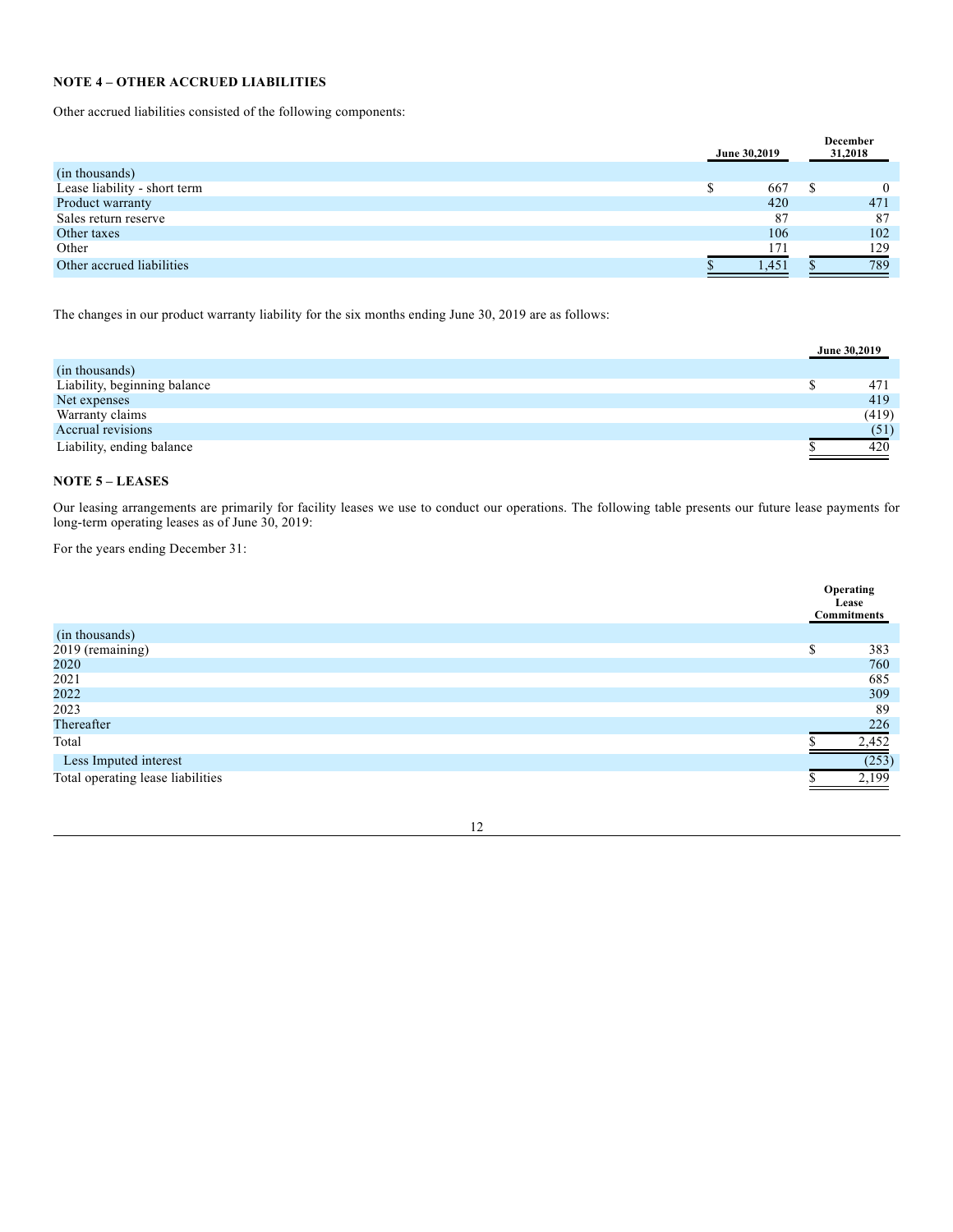Cash paid for operating lease liabilities for the three and six months ended June 30, 2019 was \$173,000 and \$369,000, respectively. There were no new or modified leases during the six months ended June 30, 2019.

The following table presents supplemental balance sheet information related to leases as of June 30, 2019:

|                                                        | <b>Balance at June</b><br>30, 2019 |          |
|--------------------------------------------------------|------------------------------------|----------|
| (in thousands)                                         |                                    |          |
| Right-of-use assets (Long-term other assets)           |                                    | .864     |
| Lease liability-short term (Other accrued liabilities) |                                    | (667)    |
| Lease liability-long term (Long-term other payables)   |                                    | (1, 532) |

At June 30, 2019, the weighted average remaining lease term is 3.77 years and the weighted average discount rate used is 5%.

The components of our lease expense for the three and six months ended June 30, 2019 include operating lease costs of \$107,000 and \$273,000, respectively, and short-term lease costs of \$5,000 and \$10,000, respectively.

Our real estate facility leases are described below:

During the third quarter of 2017, we amended our lease agreement, extending the lease for the Redmond, Washington headquarters facility through July 31, 2022. This lease is for approximately 20,460 square feet.

We signed a lease agreement effective November 1, 2015 that extends the lease for a facility located in Shanghai, China through October 31, 2021. This lease is for approximately 19,400 square feet.

During the fourth quarter of 2016, we signed a lease agreement for a new facility located near Munich, Germany which was effective March 1, 2017 and extends the lease through February 28, 2022. This lease is for approximately 4,895 square feet.

#### **NOTE 6 – OTHER COMMITMENTS**

We have purchase obligations for inventory and production costs as well as other obligations such as capital expenditures, service contracts, marketing, and development agreements. Arrangements are considered purchase obligations if a contract specifies all significant terms, including fixed or minimum quantities to be purchased, a pricing structure and approximate timing of the transaction. Most arrangements are cancelable without a significant penalty, and with short notice, typically less than 90 days. At June 30, 2019, the purchase commitments and other obligations totaled \$2.0 million of which all but \$646,000 are expected to be paid over the next twelve months.

#### **NOTE 7 – CONTINGENCIES**

As of June 30, 2019, we were not a party to any legal proceedings or aware of any indemnification agreement claims, the adverse outcome of which in management's opinion, individually or in the aggregate, would have a material adverse effect on our results of operations or financial position.

#### **NOTE 8 – EARNINGS PER SHARE**

Basic earnings per share is calculated based on the weighted average number of common shares outstanding during each period. Diluted earnings per share is calculated based on these same weighted average shares outstanding plus the effect of potential shares issuable upon assumed exercise of stock options based on the treasury stock method.

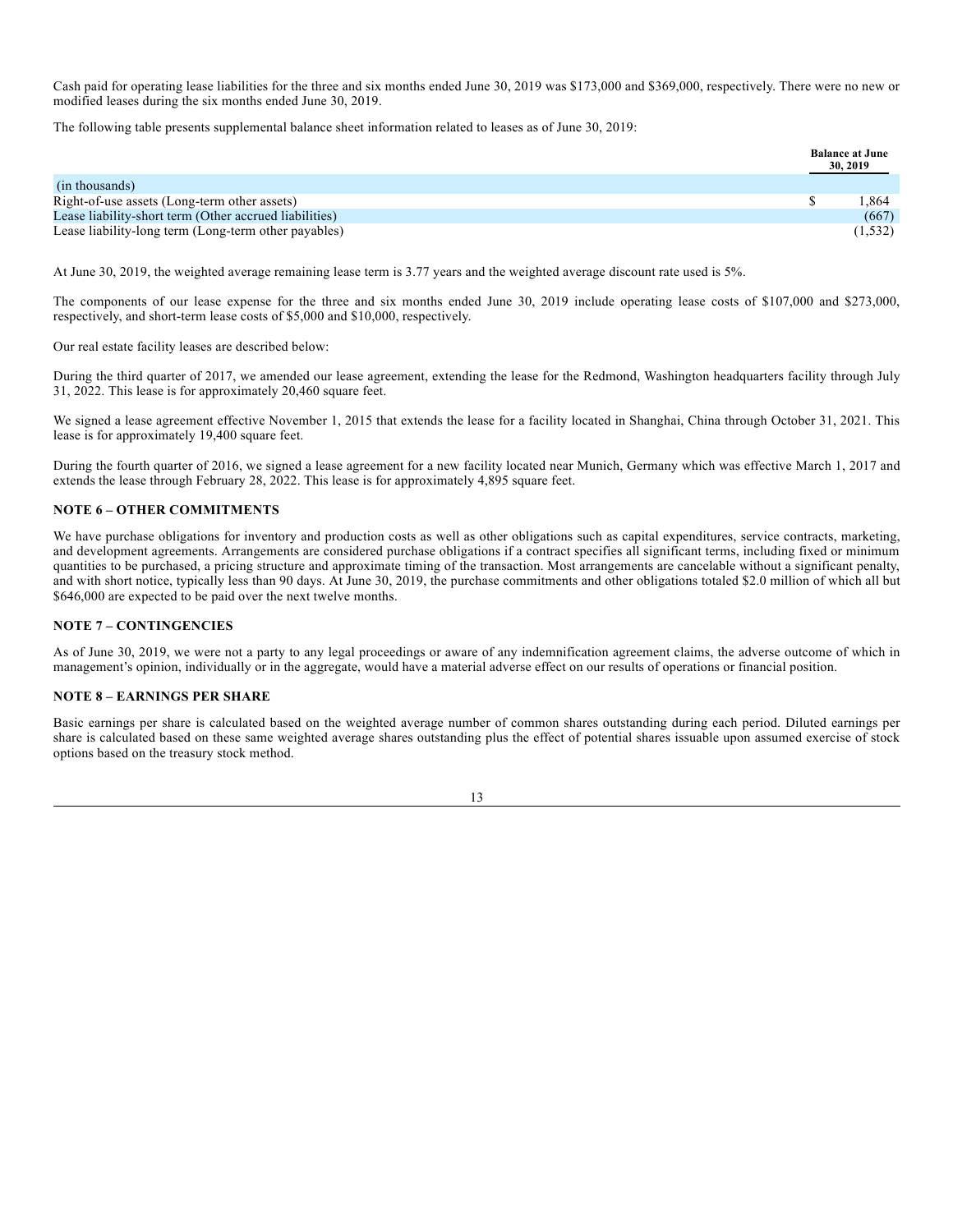Potential shares issuable upon the exercise of stock options are excluded from the calculation of diluted earnings per share to the extent their effect would be anti-dilutive.

The following table sets forth the computation of basic and diluted earnings per share:

|                                       | <b>Three Months Ended</b> |    |               |               | <b>Six Months Ended</b> |               |               |  |
|---------------------------------------|---------------------------|----|---------------|---------------|-------------------------|---------------|---------------|--|
|                                       | Jun. 30, 2019             |    | Jun. 30, 2018 |               | Jun. 30, 2019           |               | Jun. 30, 2018 |  |
|                                       |                           |    |               |               |                         |               |               |  |
| (in thousands except per share data)  |                           |    |               |               |                         |               |               |  |
| Numerator for basic and diluted       |                           |    |               |               |                         |               |               |  |
| earnings per share                    |                           |    |               |               |                         |               |               |  |
| Net income                            | \$<br>127                 | \$ | 486           | <sup>\$</sup> | 153                     | <sup>\$</sup> | 616           |  |
| Denominator for basic                 |                           |    |               |               |                         |               |               |  |
| earnings per share:                   |                           |    |               |               |                         |               |               |  |
| Weighted-average shares               | 8,257                     |    | 8,356         |               | 8,280                   |               | 8,321         |  |
| Employee -stock options and awards    | 75                        |    | 144           |               | 95                      |               | <b>200</b>    |  |
| Denominator for diluted               |                           |    |               |               |                         |               |               |  |
| earnings per share:                   |                           |    |               |               |                         |               |               |  |
| Adjusted weighted-average shares $\&$ |                           |    |               |               |                         |               |               |  |
| assumed conversions of stock options  | 8,332                     |    | 8,500         |               | 8,375                   |               | 8,521         |  |
| Basic and diluted                     |                           |    |               |               |                         |               |               |  |
| earnings per share:                   |                           |    |               |               |                         |               |               |  |
| Total basic earnings per share        | \$<br>0.02                | S  | 0.06          | S             | 0.02                    | S             | 0.07          |  |
| Total diluted earnings per share      | \$<br>0.02                | \$ | 0.06          | \$            | 0.02                    |               | 0.07          |  |

Options to purchase 25,000 shares were outstanding as of both June 30, 2019 and 2018, but were excluded from the computation of diluted earnings per share for the periods then ended because the options were anti-dilutive.

#### **NOTE 9 – SHARE-BASED COMPENSATION**

For share-based awards granted, we have recognized compensation expense based on the estimated grant date fair value method. For these awards we have recognized compensation expense using a straight-line amortization method reduced for estimated forfeitures.

The impact on our results of operations of recording share-based compensation, net of forfeitures, for the six months ended June 30, 2019 and 2018, respectively, was as follows:

|                                     | <b>Three Months Ended</b> |  |              |  | <b>Six Months Ended</b> |  |              |  |
|-------------------------------------|---------------------------|--|--------------|--|-------------------------|--|--------------|--|
|                                     | Jun. 30,2019              |  | Jun. 30.2018 |  | Jun. 30,2019            |  | Jun. 30,2018 |  |
| (in thousands)                      |                           |  |              |  |                         |  |              |  |
| Cost of goods sold                  | 10                        |  |              |  | Iб                      |  |              |  |
| Research and development            | 103                       |  | 107          |  | 166                     |  | 149          |  |
| Selling, general and administrative | 251                       |  | 355          |  | 469                     |  | 486          |  |
| Total share-based compensation      | 364                       |  | 473          |  | 651                     |  | 650          |  |

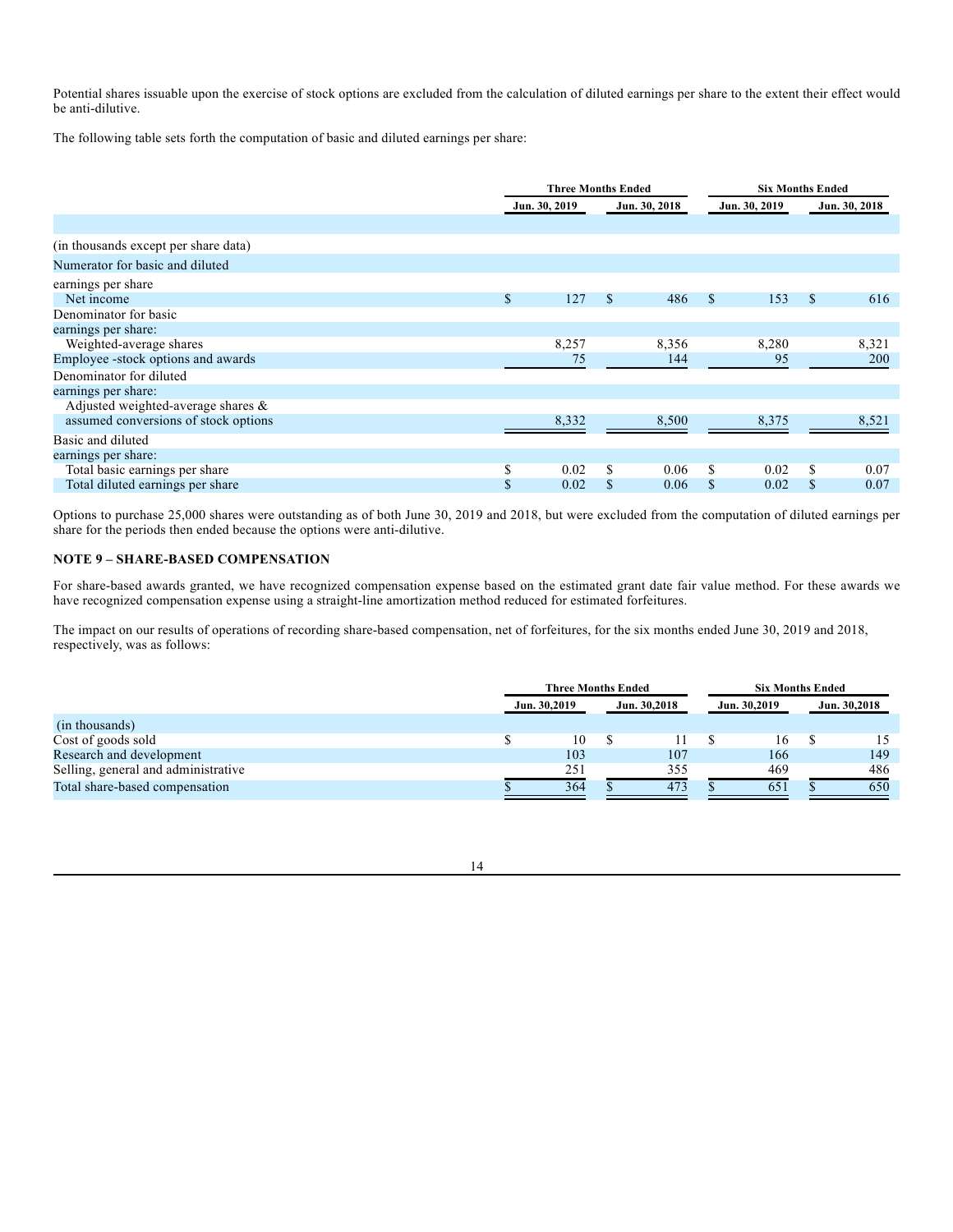Equity awards granted during the three and six months ended June 30, 2019 and 2018 were as follows:

|                               |              | <b>Three Months Ended</b> | <b>Six Months Ended</b> |                          |  |
|-------------------------------|--------------|---------------------------|-------------------------|--------------------------|--|
|                               | Jun. 30,2019 | Jun. 30,2018              | Jun. 30,2019            | Jun. 30,2018             |  |
| <b>Restricted Stock Units</b> | 276,700      | 204.856                   | 276,700                 | 205,856                  |  |
| <b>Stock Options</b>          | 25,000       | $\sim$                    | 25,000                  | $\overline{\phantom{a}}$ |  |

Non-employee directors Restricted Stock Units ("RSU's") vest over one year and options vest over three years and have a six-year exercise period. Employee RSU's typically vest over four years and employee Non-Qualified stock options typically vest quarterly over 4 years and have a six-year exercise period.

The remaining unamortized expected future equity compensation expense and remaining amortization period associated with unvested option grants, restricted stock awards and restricted stock unit awards at June 30, 2019 are:

|                                                               | Jun. 30.2019 |
|---------------------------------------------------------------|--------------|
|                                                               |              |
| Unamortized future equity compensation expense (in thousands) | 2.874        |
| Remaining weighted average amortization period (in years)     |              |

#### **NOTE 10– SHARE REPURCHASE PROGRAM**

On October 31, 2018, our Board of Directors approved a share repurchase program with provisions to buy back up to \$2 million of our stock during the period from November 1, 2018 through October 31, 2019. The program was established with a 10b5-1 plan under the Exchange Act to provide flexibility to make purchases throughout the period. For the quarter ended June 30, 2019, 188,194 shares of stock were repurchased at an average price of \$4.81 for a total of \$904,595 plus \$3,891 in commissions and charges. The following is a summary of the stock repurchase program from November 1, 2018 through June 30, 2019:

| <b>Repurchases by Month</b> | <b>Total Number of</b><br><b>Shares</b><br>Purchased | of Shares<br>Purchased as<br>Announced<br>Repurchase<br><b>Average Price</b><br>Paid per Share<br>Program |      | <b>Total Number</b><br><b>Part of Publicly</b> |    | Approximate<br><b>Dollar Value of</b><br><b>Shares that May</b><br>Yet Be<br>Purchased<br>under the<br>Program |
|-----------------------------|------------------------------------------------------|-----------------------------------------------------------------------------------------------------------|------|------------------------------------------------|----|----------------------------------------------------------------------------------------------------------------|
| December 2018               | 101.975                                              | \$                                                                                                        | 5.23 | 101,975                                        | S. |                                                                                                                |
|                             |                                                      | \$.                                                                                                       |      |                                                |    | 1,466,537                                                                                                      |
| January 2019                | 43,701                                               |                                                                                                           | 5.36 | 43,701                                         | S. | 1,232,083                                                                                                      |
| March 2019                  | 13,911                                               | S                                                                                                         | 5.47 | 13,911                                         | S. | 1,156,048                                                                                                      |
| April 2019                  | 69,141                                               | \$                                                                                                        | 5.36 | 69,141                                         | S  | 788,367                                                                                                        |
| May 2019                    | 69,798                                               | S                                                                                                         | 4.61 | 69.798                                         | S  | 467,643                                                                                                        |
| June 2019                   | 49,255                                               | \$                                                                                                        | 4.42 | 49,255                                         | S  | 251,453                                                                                                        |
| Total                       | 347,781                                              |                                                                                                           | 5.03 | 347,781                                        |    |                                                                                                                |

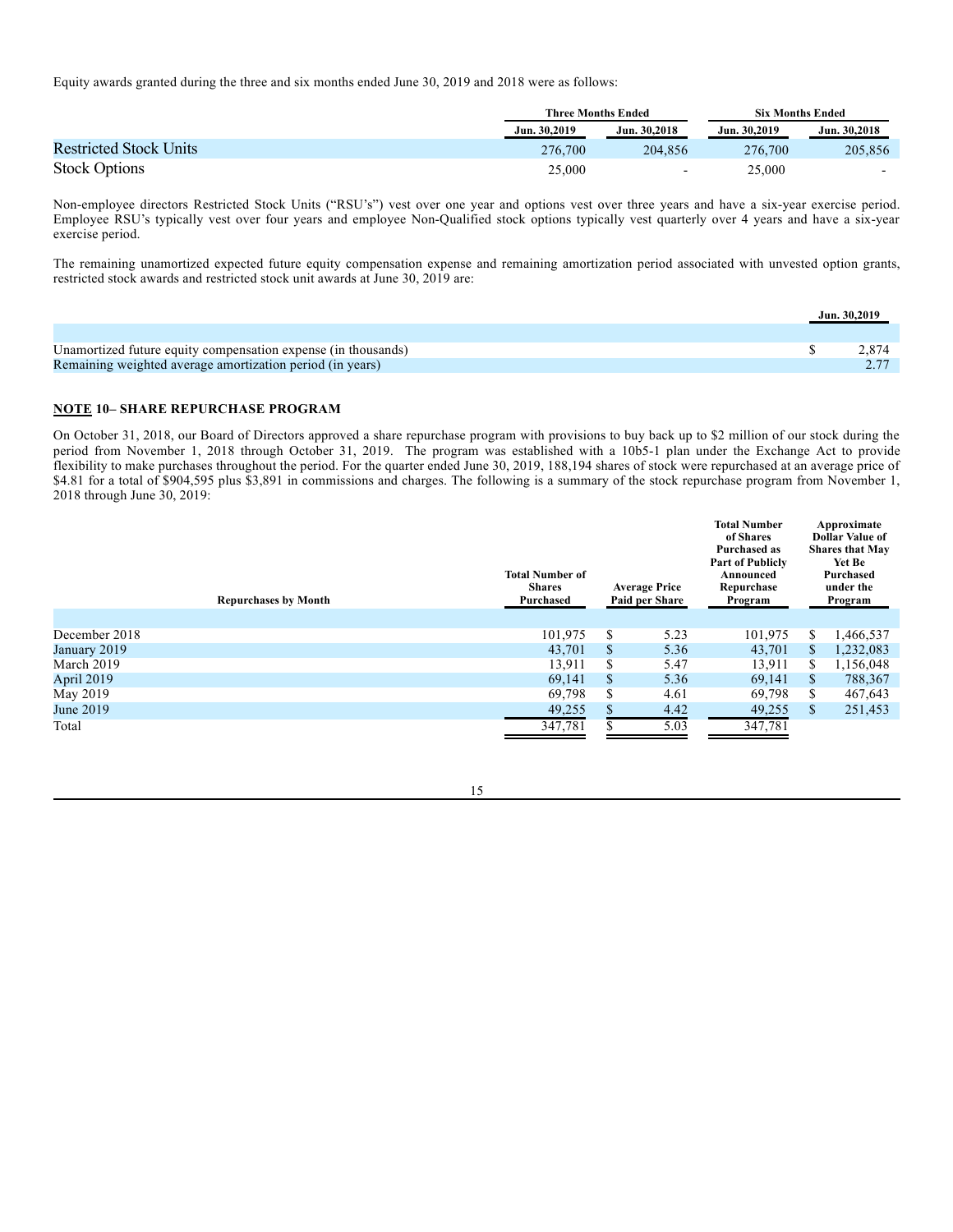#### <span id="page-15-0"></span>**Item 2. Management's Discussion and Analysis of Financial Condition and Results of Operations**

### General

#### **FORWARD-LOOKING STATEMENTS**

This Quarterly Report on Form 10-Q includes forward-looking statements within the meaning of the Private Securities Litigation Reform Act of 1995. This Act provides a "safe harbor" for forward-looking statements to encourage companies to provide prospective information about themselves as long as they identify these statements as forward-looking and provide meaningful cautionary statements identifying important factors that could cause actual results to differ from the projected results. All statements other than statements of historical fact made in this Quarterly Report on Form 10-Q are forward-looking. In particular, statements herein regarding economic outlook, industry prospects and trends; industry partnerships; future results of operations or financial position; future spending; breakeven revenue point; expected market growth; market acceptance of our newly introduced or upgraded products or services; the sufficiency of our cash to fund future operations and capital requirements; development, introduction and shipment of new products or services; changing foreign operations; trade issues and tariffs; and any other guidance on future periods are forward-looking statements. Forward-looking statements reflect management's current expectations and are inherently uncertain. Although we believe that the expectations reflected in these forward-looking statements are reasonable, we cannot guarantee future results, levels of activity, performance, achievements, or other future events. Moreover, neither Data I/O nor anyone else assumes responsibility for the accuracy and completeness of these forward-looking statements. We are under no duty to update any of these forward-looking statements after the date of this Quarterly Report. The Reader should not place undue reliance on these forward-looking statements. The discussions above and in the section in Item 1A., Risk Factors "Cautionary Factors That May Affect Future Results" in our Annual report on Form 10-K for the year ended December 31, 2018, describe some, but not all, of the factors that could cause these differences.

#### **OVERVIEW**

We continued our focus on automotive electronics and managing the core programming business for growth and profitability, while developing and enhancing products, particularly in security provisioning, to drive future revenue and earnings growth as we invest resources in the security provisioning market. Our challenge continues to be operating in a cyclical and rapidly evolving industry environment. We currently believe we are experiencing a capital spending cyclical downturn. We are continuing our efforts to balance industry changes, industry partnerships, new technologies, business geography shifts, exchange rate volatility, trade issues and tariffs, increasing costs and strategic investments in our business with the level of demand and mix of business we expect. We continue to manage our costs carefully and execute strategies for cost reduction.

We are focusing our research and development efforts in our strategic growth markets, namely automotive electronics and IoT new programming technologies, secure supply chain solutions, automated programming systems and their enhancements for the manufacturing environment and software. We are continuing to develop technology to securely provision new categories of semiconductors, including Secure Elements, Authentication Chips, and Secure Microcontrollers. We plan to deliver new programming technology and automated handling systems for managed and secure programming in the manufacturing environment. We continue to focus on extending the capabilities and support for our product lines and supporting the latest semiconductor devices, including various configurations of NAND Flash, e-MMC, UFS and microcontrollers on our newer products.

Our customer focus has been on global and strategic high-volume manufacturers in key market segments like automotive electronics, IoT, industrial controls and consumer electronics, as well as programming centers.

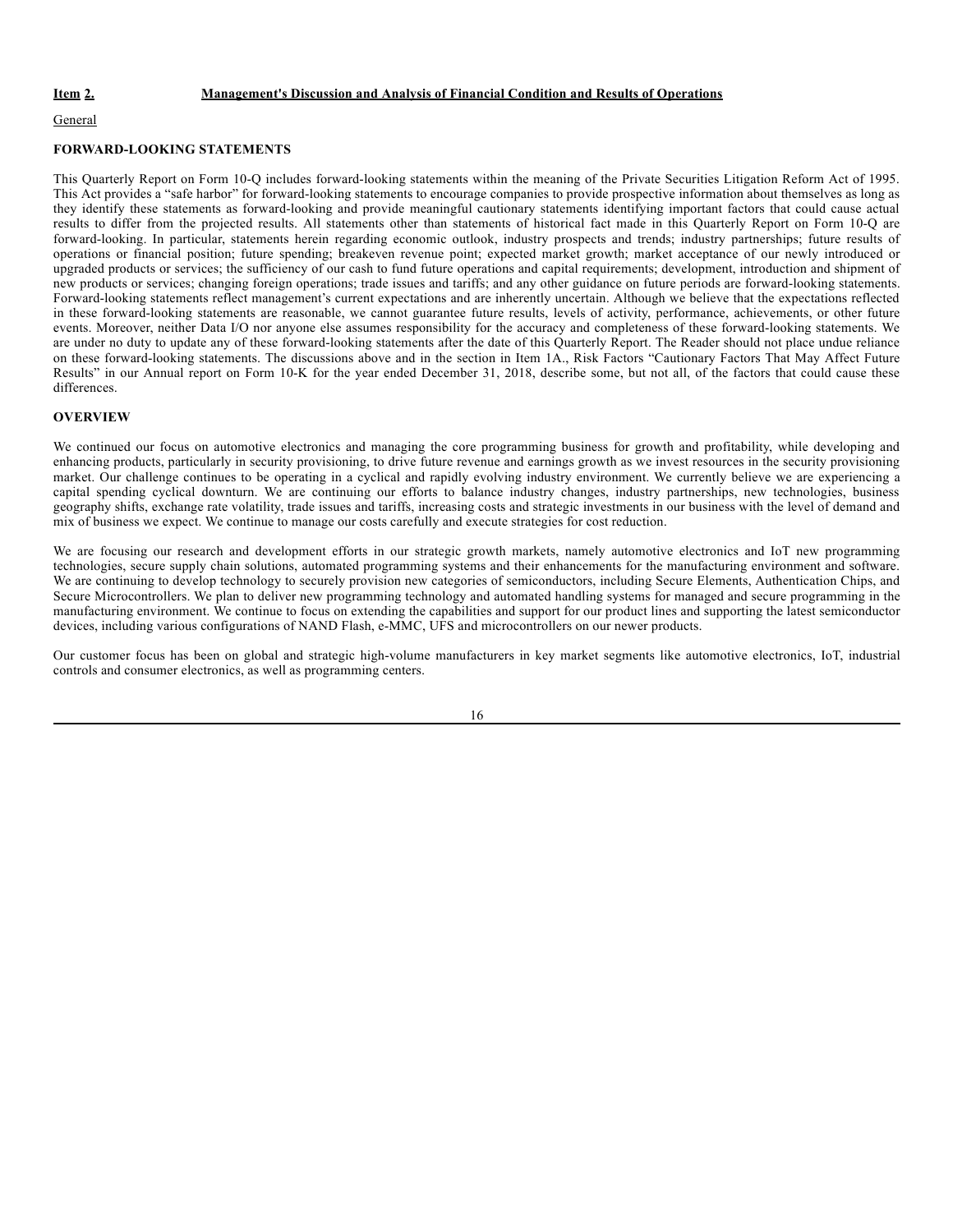#### **CRITICAL ACCOUNTING POLICY JUDGMENTS AND ESTIMATES**

The preparation of financial statements in accordance with accounting principles generally accepted in the United States of America requires that we make estimates and judgments, which affect the reported amounts of assets, liabilities, revenues and expenses, and related disclosures of contingent assets and liabilities. On an on-going basis, we evaluate our estimates, including those related to revenue recognition, sales returns, bad debts, inventories, intangible assets, income taxes, warranty obligations, restructuring charges, contingencies such as litigation and contract terms that have multiple elements and other complexities typical in the capital equipment industry. We base our estimates on historical experience and other assumptions that we believe are reasonable under the circumstances. Actual results may differ from these estimates under different assumptions or conditions.

We believe the following critical accounting policies affect the more significant judgments and estimates used in the preparation of our financial statements:

**Revenue Recognition:** The adoption of Topic 606, "Revenue from contracts with customers", did not have a material impact on our 2018 financial statement line items, either individually or in the aggregate. We have elected the practical expedient to expense contract acquisition costs, primarily sales commissions, for contracts with terms of one year or less and will capitalize and amortize incremental costs with terms that exceed one year. During the six months ended June 30, 2019 and 2018, there were no contract acquisition costs capitalized. In 2018, we made a sales tax policy election to exclude sales, use, value added, some excise taxes and other similar taxes from the measurement of the transaction price.

We recognize revenue upon transfer of control of the promised products or services to customers in an amount that reflects the consideration we expect to receive in exchange for those products or services. We have determined that our programming equipment has reached a point of maturity and stability such that product acceptance can be assured by testing at the factory prior to shipment and that the installation meets the criteria to be a separate performance obligation. These systems are standard products with published product specifications and are configurable with standard options. The evidence that these systems could be deemed as accepted was based upon having standardized factory production of the units, results from batteries of tests of product performance to our published specifications, quality inspections and installation standardization, as well as past product operation validation with the customer and the history provided by our installed base of products upon which the current versions were based.

The revenue related to products requiring installation that is perfunctory is recognized upon transfer of control of the product to customers, which generally is at the time of shipment. Installation that is considered perfunctory includes any installation that is expected to be performed by other parties, such as distributors, other vendors, or the customers themselves. This takes into account the complexity, skill and training needed as well as customer expectations regarding installation.

We enter into arrangements with multiple performance obligations that arise during the sale of a system that includes an installation component, a service and support component and a software maintenance component. The transaction price is allocated to the separate performance obligations on relative standalone sales price. We allocate the transaction price of each element based on relative selling prices. Relative selling price is based on the selling price of the standalone system. For the installation and service and support performance obligations, we use the value of the discount given to distributors who perform these components. For software maintenance performance obligations, we use what we charge for annual software maintenance renewals after the initial year the system is sold. Revenue is recognized on the system sale based on shipping terms, installation revenue is recognized after the installation is performed, and hardware service and support and software maintenance revenue is recognized ratably over the term of the agreement, typically one year. Deferred revenue includes service, support and maintenance contracts and represents the undelivered performance obligation of agreements that are typically recognized ratably over one year.

When we sell software separately, we recognize revenue upon the transfer of control of the software, which is generally upon shipment, provided that only inconsequential performance obligations remain on our part and substantive acceptance conditions, if any, have been met.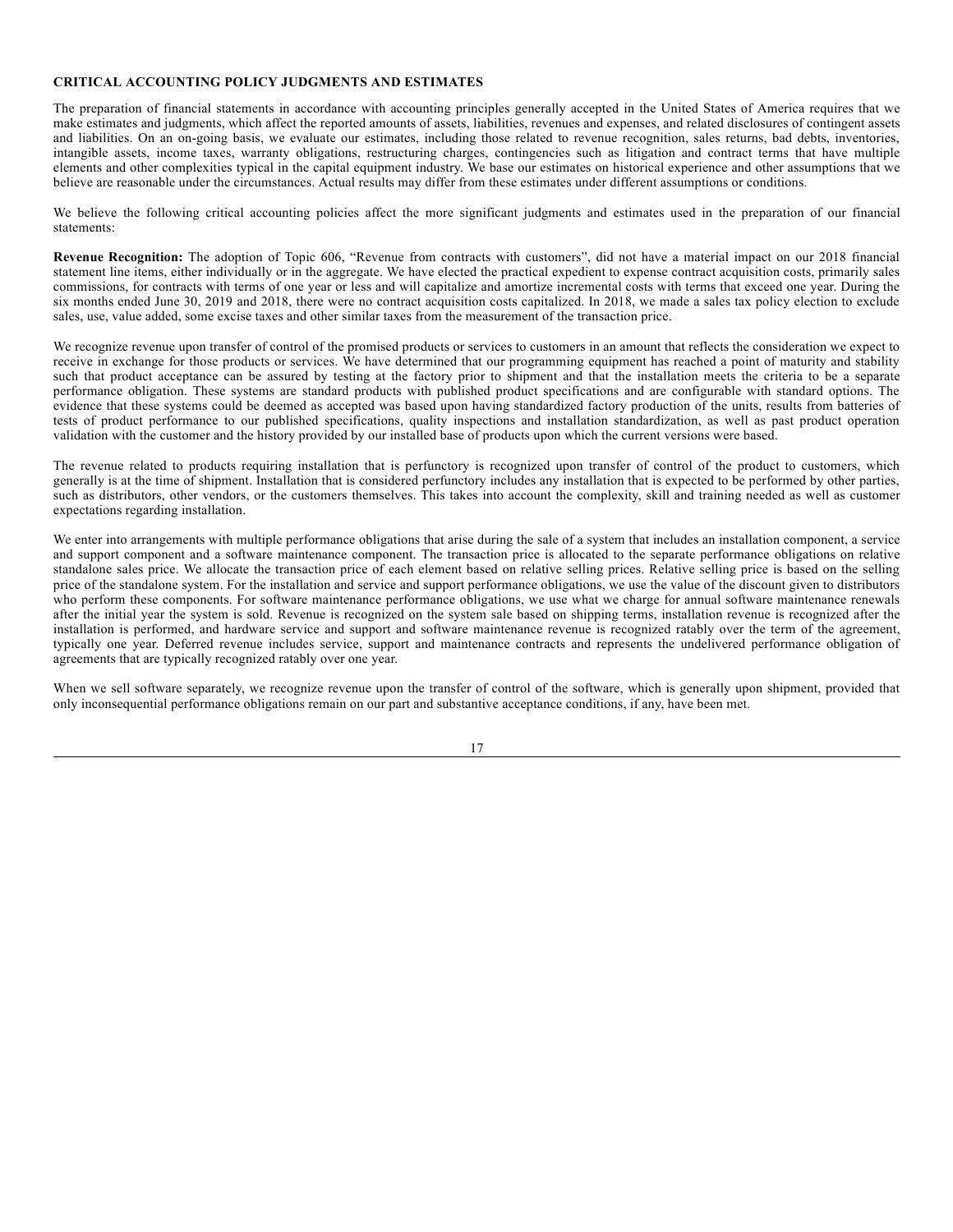We recognize revenue when there is an approved contract that both parties are committed to perform, both parties rights have been identified, the contract has substance, collection of substantially all the consideration is probable, the transaction price has been determined and allocated over the performance obligations, the performance obligations including substantive acceptance conditions, if any, in the contract have been met, the obligation is not contingent on resale of the product, the buyer's obligation would not be changed in the event of theft, physical destruction or damage to the product, the buyer acquiring the product for resale has economic substance apart from us and we do not have significant obligations for future performance to directly bring about the resale of the product by the buyer. We establish a reserve for sales returns based on historical trends in product returns and estimates for new items. Payment terms are generally 30 days from shipment.

We transfer certain products out of service from their internal use and make them available for sale. The products transferred are typically our standard products in one of the following areas: service loaners, rental or test units; engineering test units; or sales demonstration equipment. Once transferred, the equipment is sold by our regular sales channels as used equipment inventory. These product units often involve refurbishing and an equipment warranty, and are conducted as sales in our normal and ordinary course of business. The transfer amount is the product unit's net book value and the sale transaction is accounted for as revenue and cost of goods sold.

**Allowance for Doubtful Accounts:** We base the allowance for doubtful accounts receivable on our assessment of the collectability of specific customer accounts and the aging of accounts receivable. If there is deterioration of a major customer's credit worthiness or actual defaults are higher than historical experience, our estimates of the recoverability of amounts due to us could be adversely affected.

**Inventory**: Inventories are stated at the lower of cost or net realizable value. Adjustments are made to standard cost, which approximates actual cost on a first-in, first-out basis. We estimate reductions to inventory for obsolete, slow-moving, excess and non-salable inventory by reviewing current transactions and forecasted product demand. We evaluate our inventories on an item by item basis and record inventory adjustments accordingly. If there is a significant decrease in demand for our products, uncertainty during product line transitions, or a higher risk of inventory obsolescence because of rapidly changing technology and customer requirements, we may be required to increase our inventory adjustments and our gross margin could be adversely affected.

**Warranty Accruals:** We accrue for warranty costs based on the expected material and labor costs to fulfill our warranty obligations. If we experience an increase in warranty claims, which are higher than our historical experience, our gross margin could be adversely affected.

**Tax Valuation Allowances:** Given the uncertainty created by our loss history, as well as the current and ongoing cyclical uncertain economic outlook for our industry and capital and geographic spending as well as income and current net deferred tax assets by entity and country, we expect to continue to limit the recognition of net deferred tax assets and accounting for uncertain tax positions and maintain the tax valuation allowances. At the current time, we expect, therefore, that reversals of the tax valuation allowance will take place as we are able to take advantage of the underlying tax loss or other attributes in carry forward or their use by future income or circumstances allow us to realize these attributes. The transfer pricing and expense or cost sharing arrangements are complex areas where judgments, such as the determination of arms-length arrangements, can be subject to challenges by different tax jurisdictions.

**Share-based Compensation:** We account for share-based awards made to our employees and directors, including employee stock option awards and restricted stock unit awards, using the estimated grant date fair value method of accounting. For options, we estimate the fair value using the Black-Scholes valuation model and an estimated forfeiture rate, which requires the input of highly subjective assumptions, including the option's expected life and the price volatility of the underlying stock. The expected stock price volatility assumption was determined using the historical volatility of our common stock. Changes in the subjective assumptions required in the valuation model may significantly affect the estimated value of the awards, the related stock-based compensation expense and, consequently, our results of operations. Restricted stock unit awards are valued based on the average of the high and low price on the date of the grant and an estimated forfeiture rate. For both options and restricted awards, expense is recognized as compensation expense on the straight-line basis. Employee Stock Purchase Plan ("ESPP") shares were issued under provisions that do not require us to record any equity compensation expense.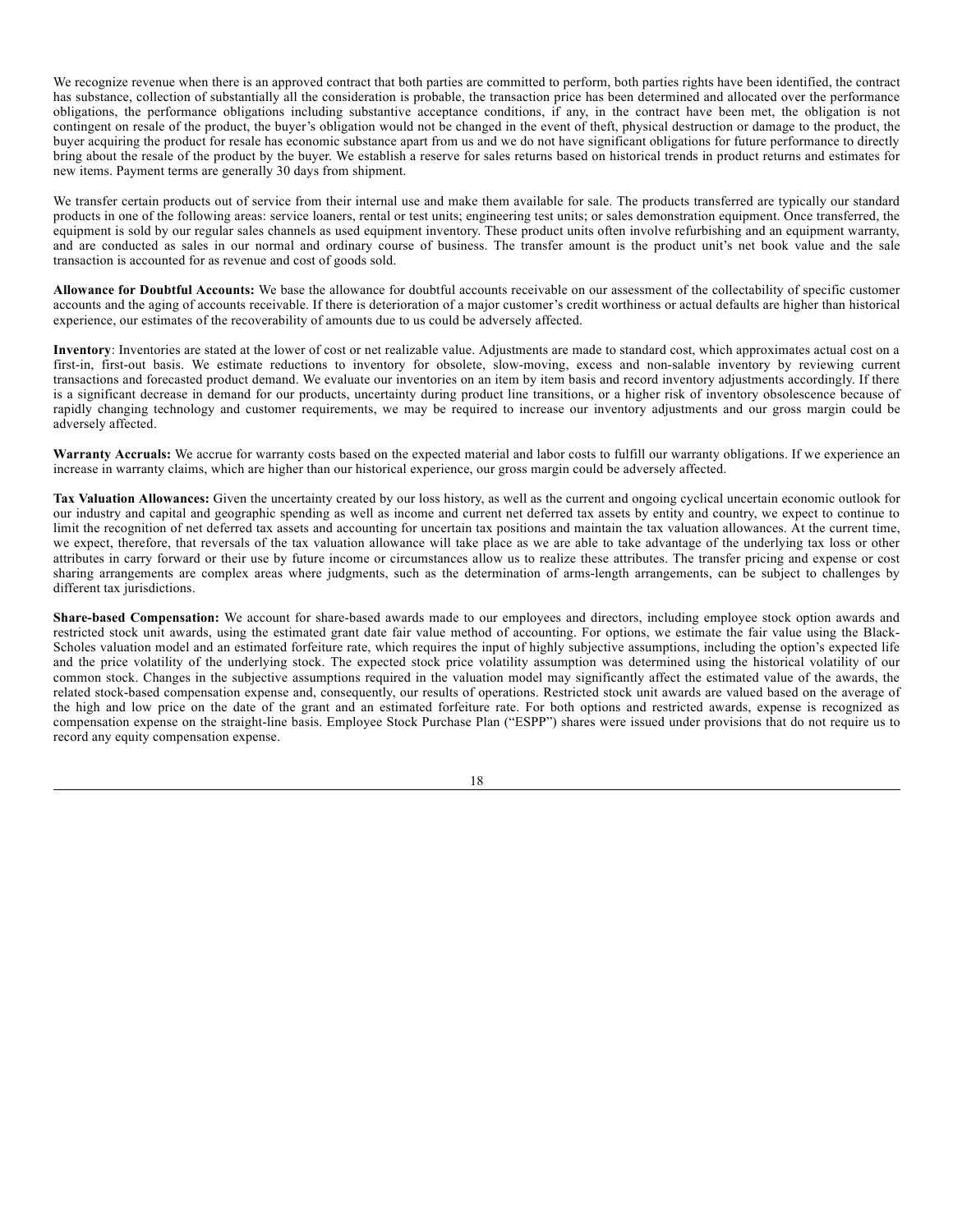### **RESULTS OF OPERATIONS:**

#### **NET SALES**

|                                   |    |                           | <b>Three Months Ended</b> |              | <b>Six Months Ended</b> |              |                         |              |  |  |
|-----------------------------------|----|---------------------------|---------------------------|--------------|-------------------------|--------------|-------------------------|--------------|--|--|
| Net sales by product line         |    | Jun. 30,2019              | Change                    | Jun. 30,2018 |                         | Jun. 30,2019 | Change                  | Jun. 30,2018 |  |  |
| (in thousands)                    |    |                           |                           |              |                         |              |                         |              |  |  |
| Automated programming systems     | \$ | 4,651                     | $(18.1\%)$ \$             | 5,680        |                         | 9,454        | $(18.9\%)$ \$           | 11,654       |  |  |
| Non-automated programming systems |    | 1,183                     | $(22.4\%)$                | 1,524        |                         | 2,438        | $(23.3\%)$              | 3,180        |  |  |
| Total programming systems         |    | 5,834                     | $(19.0\%)$ \$             | 7,204        |                         | 11,892       | $(19.8\%)$ \$           | 14,834       |  |  |
|                                   |    | <b>Three Months Ended</b> |                           |              |                         |              | <b>Six Months Ended</b> |              |  |  |
| Net sales by location             |    | Jun. 30,2019              | Change                    | Jun. 30,2018 |                         | Jun. 30,2019 | Change                  | Jun. 30,2018 |  |  |
| (in thousands)                    |    |                           |                           |              |                         |              |                         |              |  |  |
| <b>United States</b>              | \$ | 609                       | $(37.5\%)$ \$             | 974          |                         | 966          | $(51.5\%)$ \$           | 1,993        |  |  |
| % of total                        |    | $10.4\%$                  |                           | 13.5%        |                         | 8.1%         |                         | 13.4%        |  |  |

| International | 5.225 | $(16.1\%)$ \$ | 6,230 | 10,926 | $(14.9\%)$ \$ | 12.841 |
|---------------|-------|---------------|-------|--------|---------------|--------|
| % of total    | 89.6% |               | 86.5% | 91.9%  |               | 86.6%  |

|                           | <b>Three Months Ended</b> |              |               |              |  | <b>Six Months Ended</b> |               |              |  |  |  |
|---------------------------|---------------------------|--------------|---------------|--------------|--|-------------------------|---------------|--------------|--|--|--|
| Net sales by type         |                           | Jun. 30,2019 | Change        | Jun. 30.2018 |  | Jun. 30,2019            | hange.        | Jun. 30,2018 |  |  |  |
| (in thousands)            |                           |              |               |              |  |                         |               |              |  |  |  |
| Equipment sales           |                           | 3,537        | $(24.2\%)$ \$ | 4.665        |  | 7,247                   | $(26.2\%)\$   | 9,814        |  |  |  |
| Adapter sales             |                           | .421         | $(18.8\%)$ \$ | 1,750        |  | 2,882                   | $(16.2\%)\$   | 3,440        |  |  |  |
| Software and maintenance  |                           | 876          | 11.0%         | 789          |  | .763                    | 11.6%         | 1,580        |  |  |  |
| Total programming systems |                           | 5,834        | $(19.0\%)\$   | 7,204        |  | 1,892                   | $(19.8\%)$ \$ | 14,834       |  |  |  |

Net sales for the second quarter of 2019 declined approximately 19.0% to \$5.8 million compared to the same period in 2018 primarily as a result of slower Automotive Electronics cyclical demand. The 2018 comparable period sales also benefited from the use of backlog. On a regional basis, Asia was our strongest territory in the second quarter of 2019, despite tariffs.

Net sales for the first six months of 2019 declined for the same factors as in the second quarter.

19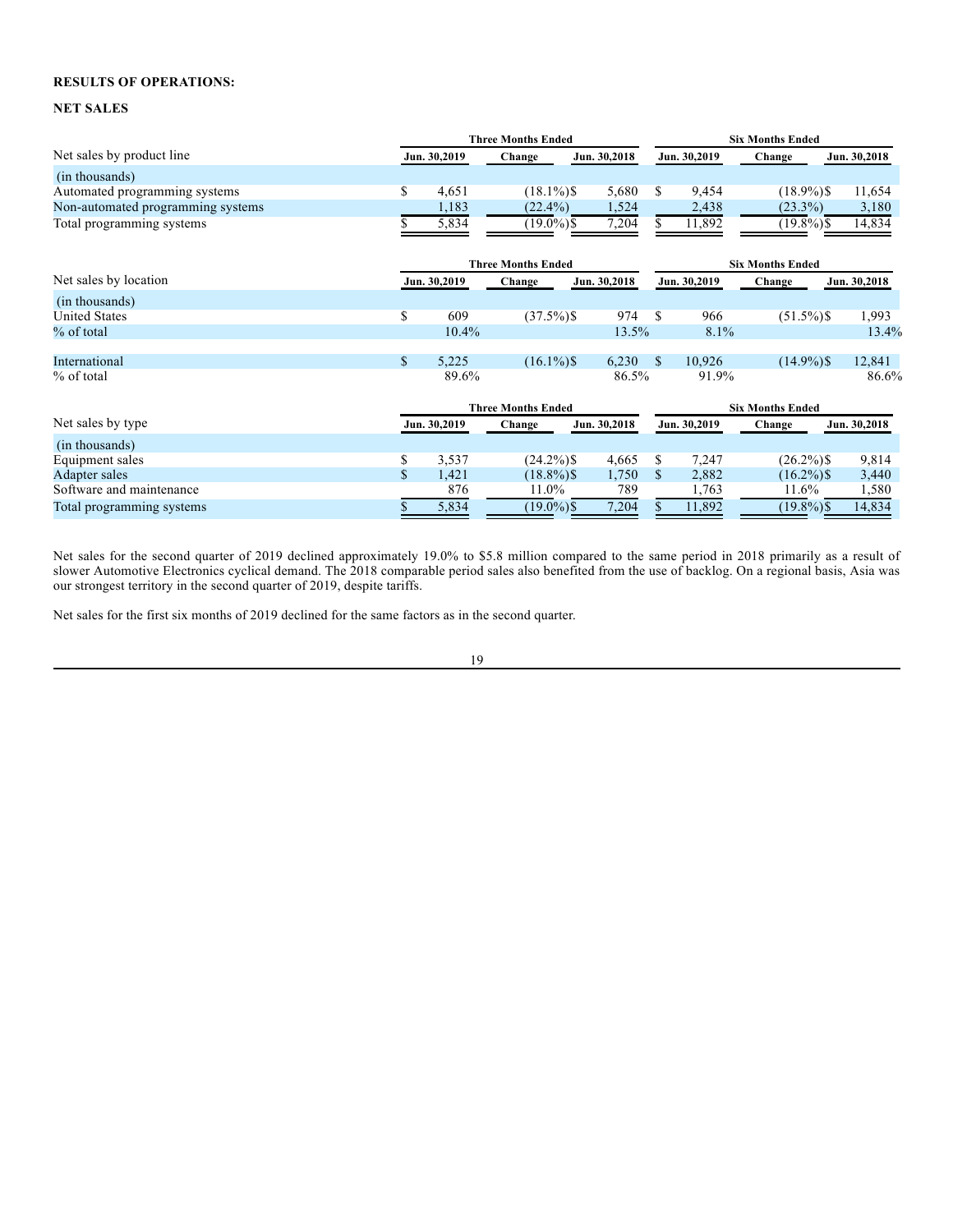Order bookings in the second quarter of 2019 were \$5.1 million, compared to \$7.2 million in the second quarter of 2018. Backlog at June 30, 2019 was \$1.4 million, compared with \$1.9 million at June 30, 2018. Data I/O had \$1.5 million deferred revenue at the end of the second quarter of 2019, down from \$1.6 million at March 31, 2019. Bookings for the first six months of 2019 were attributed to automotive 56% and programming centers 19% compared to the same period of 2018 of 56% and 18%, respectively.

#### **GROSS MARGIN**

|                         |              | <b>Three Months Ended</b> |              |              | <b>Six Months Ended</b> |               |              |  |  |
|-------------------------|--------------|---------------------------|--------------|--------------|-------------------------|---------------|--------------|--|--|
|                         | Jun. 30,2019 | Change                    | Jun. 30.2018 | Jun. 30,2019 |                         | Change        | Jun. 30,2018 |  |  |
| (in thousands)          |              |                           |              |              |                         |               |              |  |  |
| Gross margin            | 584ء ر       | $(15.7\%)$ \$             | 4.249        |              | 7,269                   | $(16.1\%)$ \$ | 8,665        |  |  |
| Percentage of net sales | 61.4%        |                           | 59.0%        |              | 61.1%                   |               | 58.4%        |  |  |

For the second quarter of 2019, gross margin as a percentage of sales was 61.4%, as compared to 59% in the second quarter of 2018. The second quarter and first six months of 2019 gross margin percentage level exceeded the Company's anticipated target model due primarily to a favorable product mix as well as favorable variances, primarily overhead and currency related. For the full year we continue to model gross margin percentages in the mid to upper fifties. The impact of tariffs has been manageable in 2019, but continues to cause uncertainty in our outlook and may have a more significant impact in the future.

#### **RESEARCH AND DEVELOPMENT**

|                          |              | Three Months Ended |              | <b>Six Months Ended</b> |       |               |              |  |
|--------------------------|--------------|--------------------|--------------|-------------------------|-------|---------------|--------------|--|
|                          | Jun. 30,2019 | Change             | Jun. 30,2018 | Jun. 30,2019            |       | <b>Change</b> | Jun. 30.2018 |  |
| (in thousands)           |              |                    |              |                         |       |               |              |  |
| Research and development | .680         | $(8.9\%)$ \$       | .845         |                         | 3,361 | $(9.7\%)$ \$  | 3.724        |  |
| Percentage of net sales  | 28.8%        |                    | $25.6\%$     |                         | 28.3% |               | 25.1%        |  |

Research and development ("R&D") expenses were lower in the second quarter and year to date 2019 compared to the same periods in 2018 primarily due to lower headcount related costs, incentive compensation and stock-based compensation.

#### **SELLING, GENERAL AND ADMINISTRATIVE**

|                         | <b>Three Months Ended</b> |               |              |              | <b>Six Months Ended</b> |              |  |  |  |  |
|-------------------------|---------------------------|---------------|--------------|--------------|-------------------------|--------------|--|--|--|--|
|                         | Jun. 30,2019              | Change        | Jun. 30,2018 | Jun. 30.2019 | Change                  | Jun. 30,2018 |  |  |  |  |
| (in thousands)          |                           |               |              |              |                         |              |  |  |  |  |
| Selling, general $\&$   |                           |               |              |              |                         |              |  |  |  |  |
| administrative          | .829                      | $(15.2\%)$ \$ | 2,158        | 3,803        | $(12.6\%)\$             | 4,351        |  |  |  |  |
| Percentage of net sales | 31.4%                     |               | 30.0%        |              | 32.0%                   | 29.3%        |  |  |  |  |

Selling, General and Administrative ("SG&A") expenses were lower in the second quarter and year to date 2019 compared to the same periods in 2018 primarily due to lower sales commissions on lower sales and headcount related costs including incentive compensation and stock-based compensation.

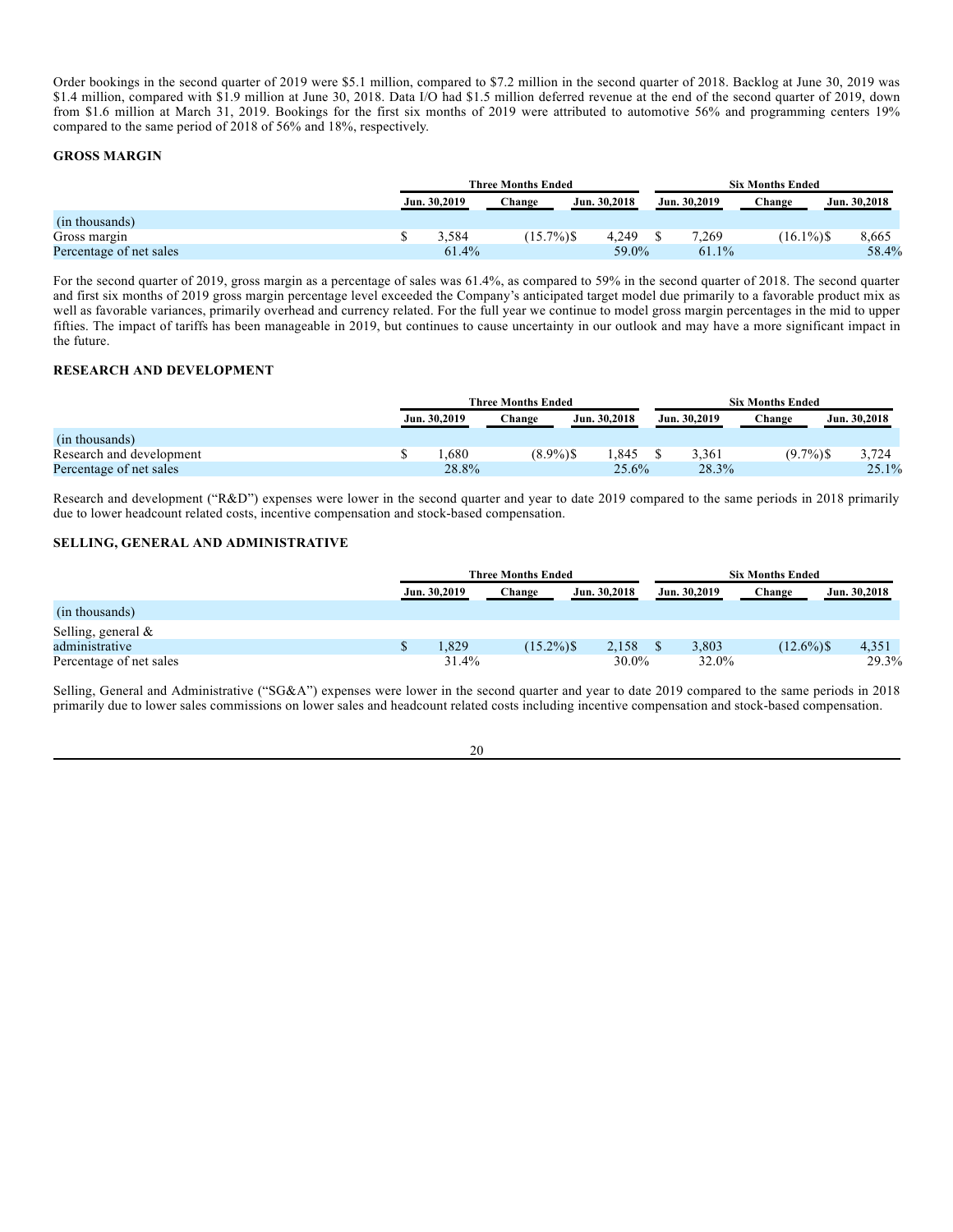#### **INTEREST**

|                 | <b>Three Months Ended</b> |  |          |              |              | <b>Six Months Ended</b> |             |              |  |  |  |
|-----------------|---------------------------|--|----------|--------------|--------------|-------------------------|-------------|--------------|--|--|--|
|                 | Jun. 30,2019              |  | Change   | Jun. 30,2018 | Jun. 30,2019 |                         | Change      | Jun. 30,2018 |  |  |  |
| (in thousands)  |                           |  |          |              |              |                         |             |              |  |  |  |
| Interest income |                           |  | 11.1% \$ |              |              | ∸                       | $37.5\%$ \$ | 16           |  |  |  |

Interest income was higher in the second quarter of 2019 compared to the same period in 2018 primarily due to minor increases in interest rates on invested funds.

#### **INCOME TAXES**

|                              | <b>Three Months Ended</b> |               |              |  | <b>Six Months Ended</b> |                |              |  |  |  |
|------------------------------|---------------------------|---------------|--------------|--|-------------------------|----------------|--------------|--|--|--|
|                              | Jun. 30,2019              | Change        | Jun. 30.2018 |  | Jun. 30,2019            | Change         | Jun. 30,2018 |  |  |  |
| (in thousands)               |                           |               |              |  |                         |                |              |  |  |  |
| Income tax benefit (expense) | (27)                      | $(35.7\%)$ \$ | (42)         |  |                         | $(102.3\%)$ \$ | (87)         |  |  |  |

Income tax for both the second quarter of 2019 and the same period in 2018, primarily related to foreign and state taxes, which for the 2019 period the foreign subsidiary income, was much lower than in the previous year for the same period. Income tax for the first six months of 2019 compared to the same period in 2018, primarily related to converting remaining sequestered AMT credits, that had a full valuation allowance on such credits, into a receivable of approximately \$42,000, resulting from IRS rule changes allowing the release of previously sequestered AMT credits. In addition,

The effective tax rate differed from the statutory tax rate primarily due to the effect of valuation allowances, as well as foreign taxes. We have a valuation allowance of \$7.1 million as of June 30, 2019. As of June 30, for both 2019 and 2018, our deferred tax assets and valuation allowance have been reduced by approximately \$325,000 and \$290,000, respectively, associated with the requirements of accounting for uncertain tax positions. Given the uncertainty created by our loss history, as well as the volatile and uncertain economic outlook for our industry and capital spending, we have limited the recognition of net deferred tax assets including our net operating losses and credit carryforwards and continue to maintain a valuation allowance for the full amount of the net deferred tax asset balance.

#### Financial Condition

#### **LIQUIDITY AND CAPITAL RESOURCES**

|                 | Jun. 30,2019 | Change  |              | Dec. 31,2018 |
|-----------------|--------------|---------|--------------|--------------|
| (in thousands)  |              |         |              |              |
| Working capital | 19,541 \$    | (1,524) | <sup>S</sup> | 21,065       |
|                 |              |         |              |              |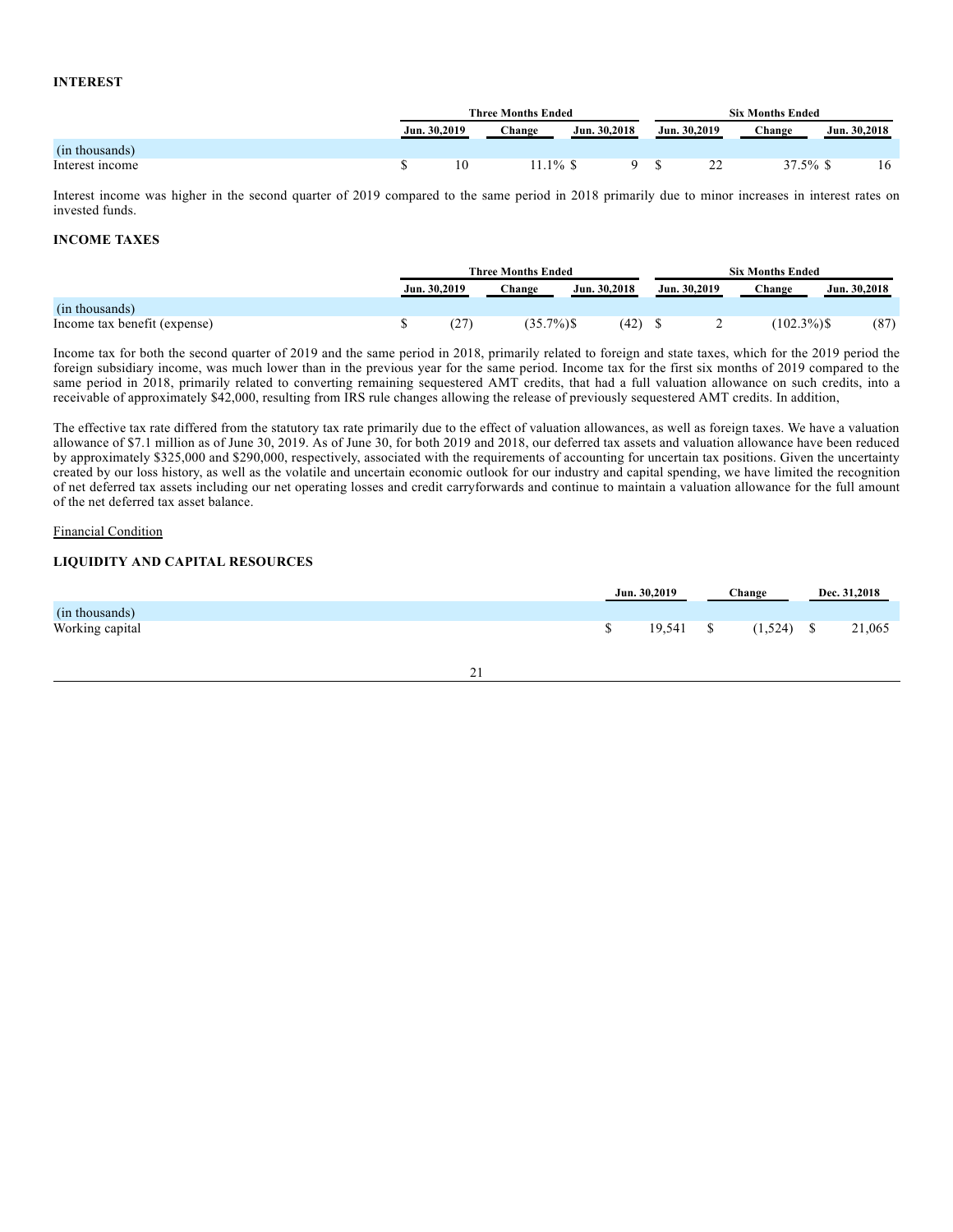At June 30, 2019, our principal sources of liquidity consisted of existing cash and cash equivalents. Cash decreased \$3.1 million from December 31, 2018 primarily from paying for 2018 accrued incentive compensation and share repurchases under the share repurchase program.

The working capital decline in the first six months of 2019 was similarly due to share repurchases as well as to new GAAP accounting for leases (ASC 842) that went into effect on January 1, 2019 which recognizes a right-of-use asset and a corresponding lease liability, with the result being a gross up on the balance sheet. The liability is comprised of \$667,000 in current liabilities and \$1.5 million in long term liabilities as of June 30, 2019. The lease accounting adjustments have no impact on our statement of operations, but the recording of the current liability reduces the working capital calculation.

Although we have no significant external capital expenditure plans currently, we expect that we will continue to make capital expenditures to support our business. We plan to increase our internally developed rental, security provisioning, sales demonstration and test equipment as we develop and release new products. Capital expenditures are currently expected to be funded by existing and internally generated funds.

As a result of our cyclical and seasonal industry, significant product development, customer support and selling and marketing efforts, we have required substantial working capital to fund our operations. We have tried to balance our level of development spending with the goal of profitable operations. We have implemented or have initiatives to implement geographic shifts in our operations, optimize real estate usage, reduce exposure to the impact of currency volatility and tariffs, increase product development differentiation, and reduce costs.

We believe that we have sufficient cash or working capital available under our operating plan to fund our operations and capital requirements through at least the next one-year period. We may require additional cash at the U.S. headquarters, which could cause potential repatriation of cash that is held in our foreign subsidiaries. Although we have no current repatriation plans, there may be tax and other impediments to any repatriation actions. Our working capital may be used to fund possible losses, business growth, project initiatives, share repurchases and business development initiatives including acquisitions, which could reduce our liquidity and result in a requirement for additional cash before that time. Any substantial inability to achieve our current business plan could have a material adverse impact on our financial position, liquidity, or results of operations and may require us to reduce expenditures and/or seek possible additional financing.

#### **SHARE REPURCHASE PROGRAMS**

On October 31, 2018, our Board of Directors approved a share repurchase program with provisions to buy back up to \$2 million of our stock during the period from November 1, 2018 through October 31, 2019. The program was established with a 10b5-1 plan under the Exchange Act to provide flexibility to make purchases throughout the period. For the quarter ended June 30, 2019, 188,194 shares of stock were repurchased at an average price of \$4.81 for a total of \$904,595 plus \$3,891 in commissions and charges.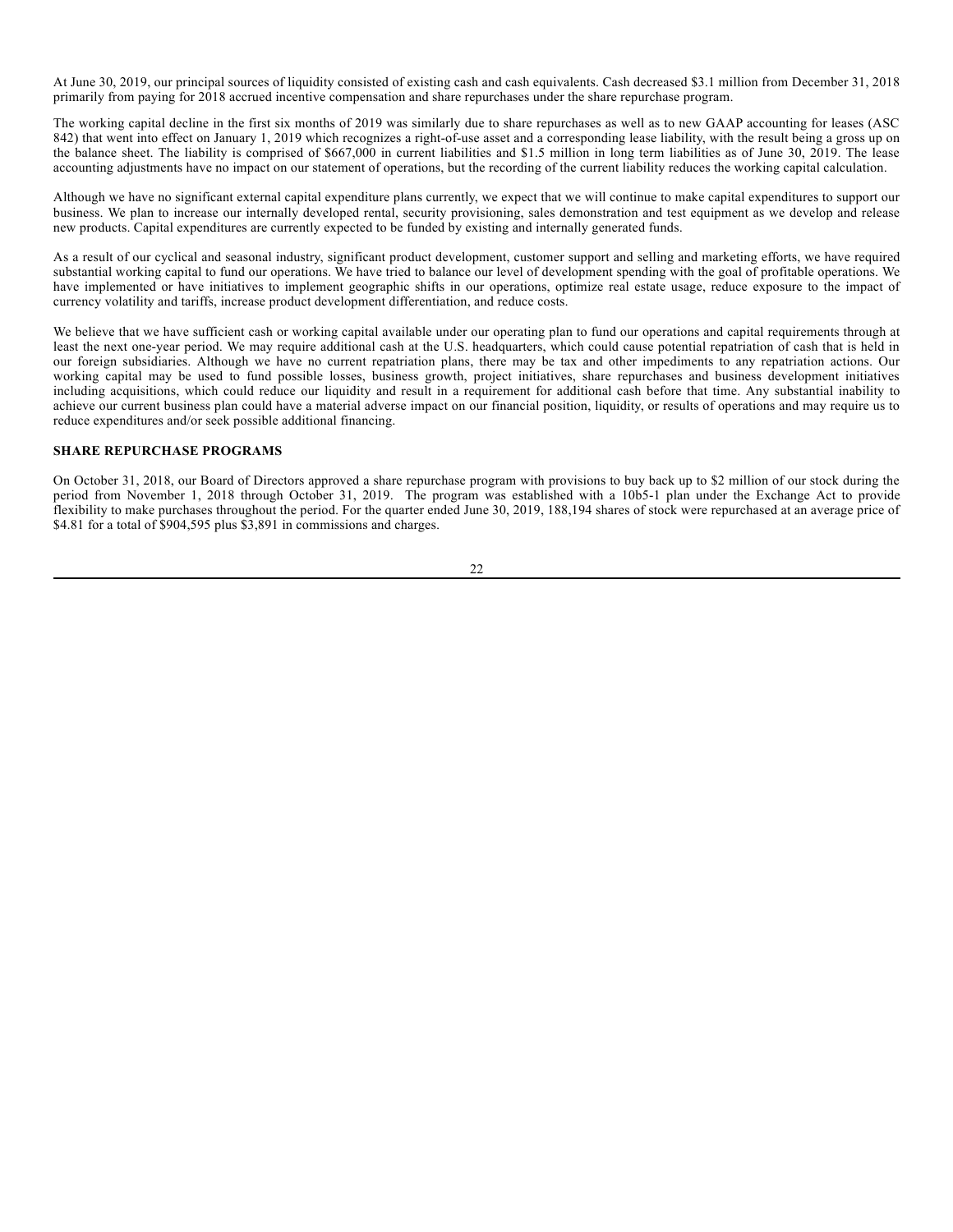The following is a summary of the stock repurchase program from November 1, 2018 through June 30, 2019:

| <b>Repurchases by Month</b> | <b>Total Number of</b><br><b>Shares</b><br>Purchased |               | <b>Average Price</b><br>Paid per Share | <b>Total Number</b><br>of Shares<br><b>Purchased as</b><br><b>Part of Publicly</b><br>Announced<br>Repurchase<br>Program |    | Approximate<br>Dollar Value of<br><b>Shares that May</b><br>Yet Be<br>Purchased<br>under the<br>Program |
|-----------------------------|------------------------------------------------------|---------------|----------------------------------------|--------------------------------------------------------------------------------------------------------------------------|----|---------------------------------------------------------------------------------------------------------|
| December 2018               | 101,975                                              | \$            | 5.23                                   | 101,975                                                                                                                  | S. | 1,466,537                                                                                               |
| January 2019                | 43,701                                               | \$.           | 5.36                                   | 43,701                                                                                                                   | S. | 1,232,083                                                                                               |
| March 2019                  | 13,911                                               | S             | 5.47                                   | 13,911                                                                                                                   | S. | 1,156,048                                                                                               |
| April 2019                  | 69,141                                               | <sup>\$</sup> | 5.36                                   | 69,141                                                                                                                   | \$ | 788,367                                                                                                 |
| May 2019                    | 69,798                                               | S             | 4.61                                   | 69,798                                                                                                                   | S. | 467,643                                                                                                 |
| June 2019                   | 49,255                                               | S             | 4.42                                   | 49,255                                                                                                                   | S  | 251,453                                                                                                 |
| Total                       | 347,781                                              |               | 5.03                                   | 347,781                                                                                                                  |    |                                                                                                         |

#### **OFF-BALANCE SHEET ARRANGEMENTS**

Except as noted in the accompanying consolidated financial statements in Note 5, "Operating Lease Commitments" and Note 6, "Other Commitments", we have no off-balance sheet arrangements.

# **NON-GENERALLY ACCEPTED ACCOUNTING PRINCIPLES (GAAP) FINANCIAL MEASURES**

Non-GAAP financial measures, such as EBITDA and adjusted EBITDA, should not be considered a substitute for, or superior to, measures of financial performance prepared in accordance with GAAP. We believe that these non-GAAP financial measures provide meaningful supplemental information regarding the Company's results and facilitate the comparison of results. A reconciliation of net income to EBITDA and adjusted EBITDA follows:

# **NON-GENERALLY ACCEPTED ACCOUNTING PRINCIPLES (GAAP) FINANCIAL MEASURE RECONCILIATION**

|                               | Three Months EndedJune 30. |      |      |       |      | Six Months EndedJune 30, |   |       |  |
|-------------------------------|----------------------------|------|------|-------|------|--------------------------|---|-------|--|
|                               | 2019                       |      | 2018 |       | 2019 |                          |   | 2018  |  |
| (in thousands)                |                            |      |      |       |      |                          |   |       |  |
| Net Income                    | \$                         | 127  | S    | 486   | S    | 153                      | S | 616   |  |
| Interest (income)             |                            | (10) |      | (9)   |      | (22)                     |   | (16)  |  |
| Taxes                         |                            | 27   |      | 42    |      | (2)                      |   | 87    |  |
| Depreciation & amortization   |                            | 220  |      | 277   |      | 424                      |   | 506   |  |
| <b>EBITDA</b> earnings        |                            | 364  |      | 796   |      | 553                      |   | 1,193 |  |
| Equity compensation           |                            | 364  |      | 473   |      | 651                      |   | 650   |  |
|                               |                            |      |      |       |      |                          |   |       |  |
| Adjusted EBITDA earnings,     |                            |      |      |       |      |                          |   |       |  |
| excluding equity compensation |                            | 728  |      | 1,269 |      | 1,204                    |   | 1,843 |  |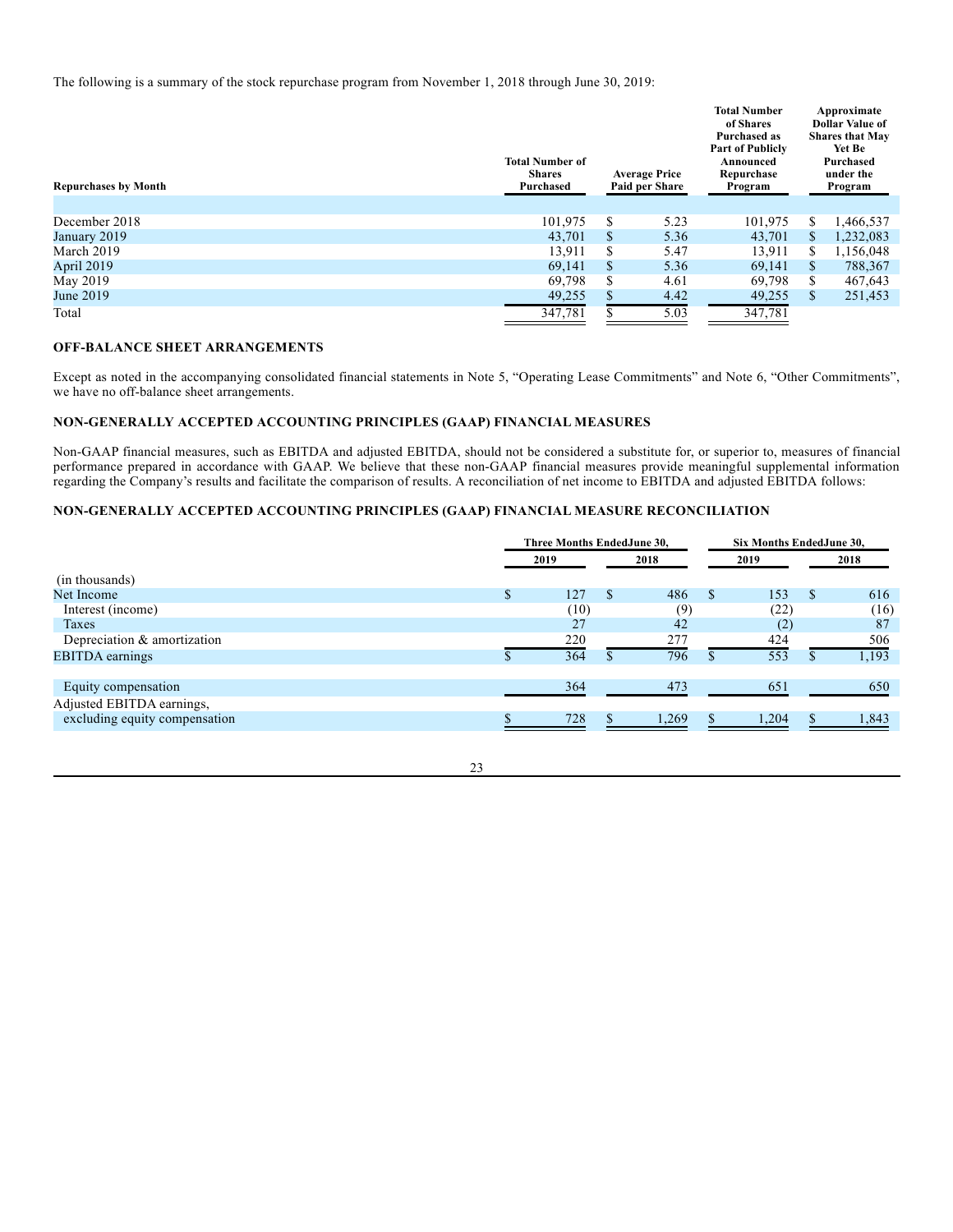#### Recently Adopted Accounting Pronouncements

We adopted the new lease accounting standard, ASC 842, on January 1, 2019 using the modified retrospective transition method, and recorded a balance sheet adjustment on the date of adoption. In 2018, we accounted for leases under ASC 840. The new lease standard requires lessees to recognize right-ofuse assets and lease liabilities on the balance sheet for operating leases, and also requires additional quantitative and qualitative disclosures to enable users of the financial statements to assess the amount, timing and uncertainty of cash flows arising from leases. In adopting ASC 842, we utilized certain practical expedients available under the standard. These practical expedients include waiving reassessment of conclusions reached under the previous lease standard as to whether contracts contain leases, not recording right-of-use assets or lease liabilities for leases with terms of 12 months or less, how to classify leases identified and how to account for initial direct costs incurred. We also utilized the practical expedient to use hindsight as of the date of adoption to determine the terms of our leases and to evaluate our right-of-use assets for impairment.

#### **Item 3. Quantitative and Qualitative Disclosures About Market Risk**

Not applicable.

<span id="page-23-1"></span><span id="page-23-0"></span>

#### **Item 4. Controls and Procedures**

#### **EVALUATION OF DISCLOSURE CONTROLS AND PROCEDURES**

Under the supervision and with the participation of our management, including our Chief Executive Officer and Chief Financial Officer, we evaluated the effectiveness of the design and operation of our disclosure controls and procedures (as defined in Rule 13a-15(e) and Rule 15d-15(e) under the Exchange Act) as of the end of the period covered by this report (the "Evaluation Date"). Based upon that evaluation, the Chief Executive Officer and Chief Financial Officer concluded that, as of the Evaluation Date, our disclosure controls and procedures were effective at the reasonable level of assurance. Disclosure Controls are controls and procedures designed to reasonably assure that information required to be disclosed in our reports filed under the Exchange Act is recorded, processed, summarized, and reported within the time periods specified in the SEC's rules and forms. Disclosure Controls are also designed to reasonably assure that such information is accumulated and communicated to our management, including the CEO and CFO, as appropriate to allow timely decisions regarding required disclosure.

#### **CHANGES IN INTERNAL CONTROLS**

There were no changes made in our internal controls during the period covered by this report that have materially affected, or are reasonably likely to materially affect, our internal control over financial reporting which is still under the Committee of Sponsoring Organizations of the Treadway Commission ("COSO") in Internal Control – Integrated Framework (2013).

#### **PART II - OTHER INFORMATION**

#### <span id="page-23-2"></span>**Item 1. Legal Proceedings**

From time to time, we may be involved in litigation relating to claims arising out of our operations in the normal course of business. As of June 30, 2019, we were not a party to any material pending legal proceedings.

#### <span id="page-23-3"></span>**Item 1A. Risk Factors**

In addition to the other information set forth in this report, you should carefully consider the factors discussed in Part I, "Item 1A. Risk Factors" in our Annual Report on Form 10-K for the year ended December 31, 2018, which could materially affect our business, financial condition or future results. The risks described in our Annual Report on Form 10-K are not the only risks facing our Company. Additional risks and uncertainties not currently known to us or that we currently deem to be immaterial also may materially adversely affect our business, financial condition and/or operating results. There are no material changes to the Risk Factors described in our Annual Report.

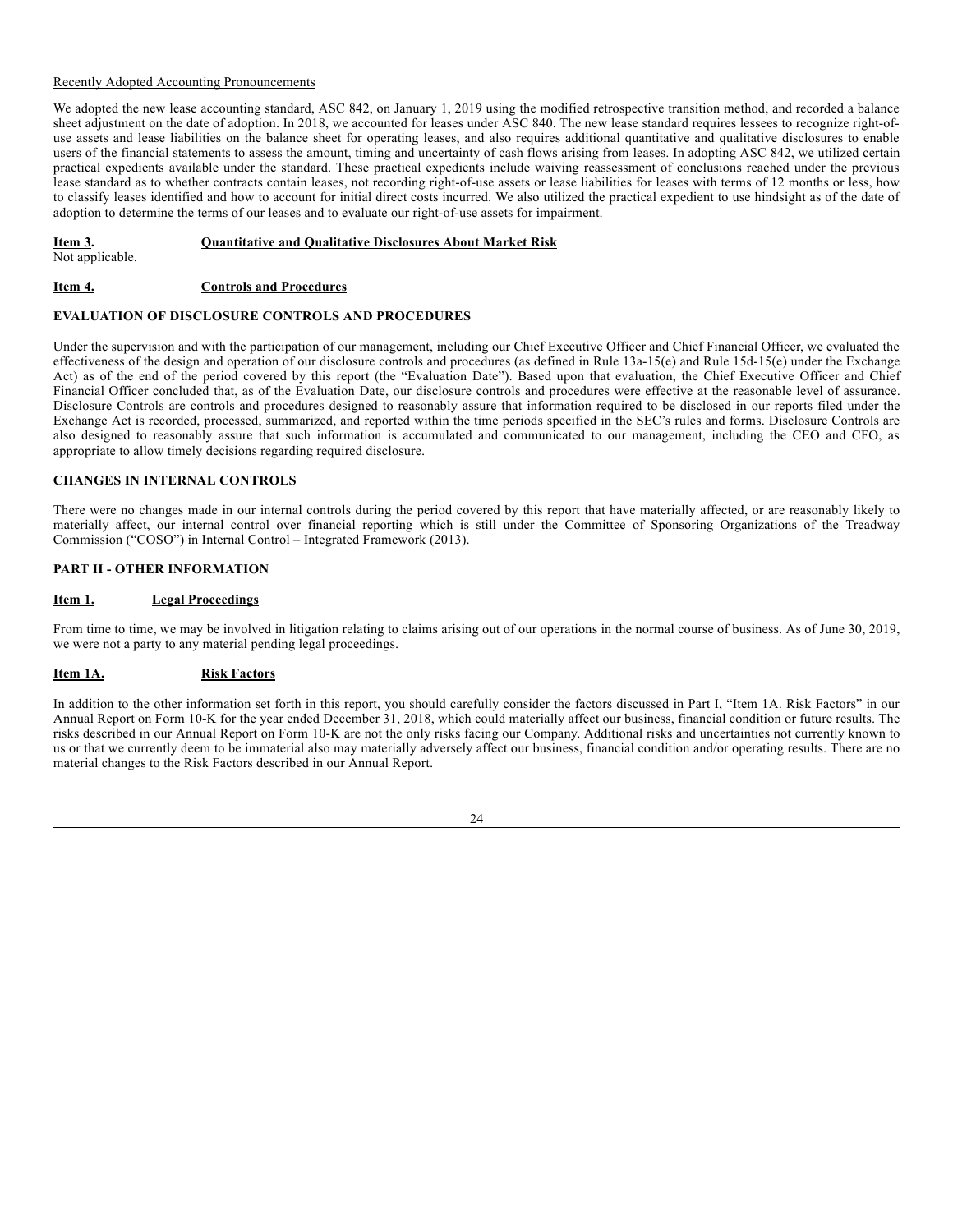<span id="page-24-3"></span><span id="page-24-2"></span><span id="page-24-1"></span><span id="page-24-0"></span>

| Item 2. |    | <b>Unregistered Sales of Equity Securities and Use of Proceeds</b><br>None |
|---------|----|----------------------------------------------------------------------------|
| Item 3. |    | <b>Defaults Upon Senior Securities</b>                                     |
|         |    | None                                                                       |
| Item 4. |    | <b>Mine Safety Disclosures</b>                                             |
|         |    | Not Applicable                                                             |
| Item 5. |    | <b>Other Information</b>                                                   |
|         |    | None                                                                       |
| Item 6. |    | <b>Exhibits</b>                                                            |
|         |    | $(a)$ Exhibits                                                             |
|         | 10 | <b>Material Contracts:</b>                                                 |
|         |    | None                                                                       |
|         |    |                                                                            |
|         | 31 | Certification pursuant to Section 302 of the Sarbanes Oxley Act of 2002:   |
|         |    | 31.1 Chief Executive Officer Certification                                 |
|         |    | 31.2 Chief Financial Officer Certification                                 |
|         |    |                                                                            |

#### <span id="page-24-4"></span>32 **Certification pursuant to Section 906 of the Sarbanes Oxley Act of 2002:** 32.1 Chief Executive Officer Certification 32.2 Chief Financial Officer Certification

101 **Interactive Data Files Pursuant to Rule 405 of Regulation S-T**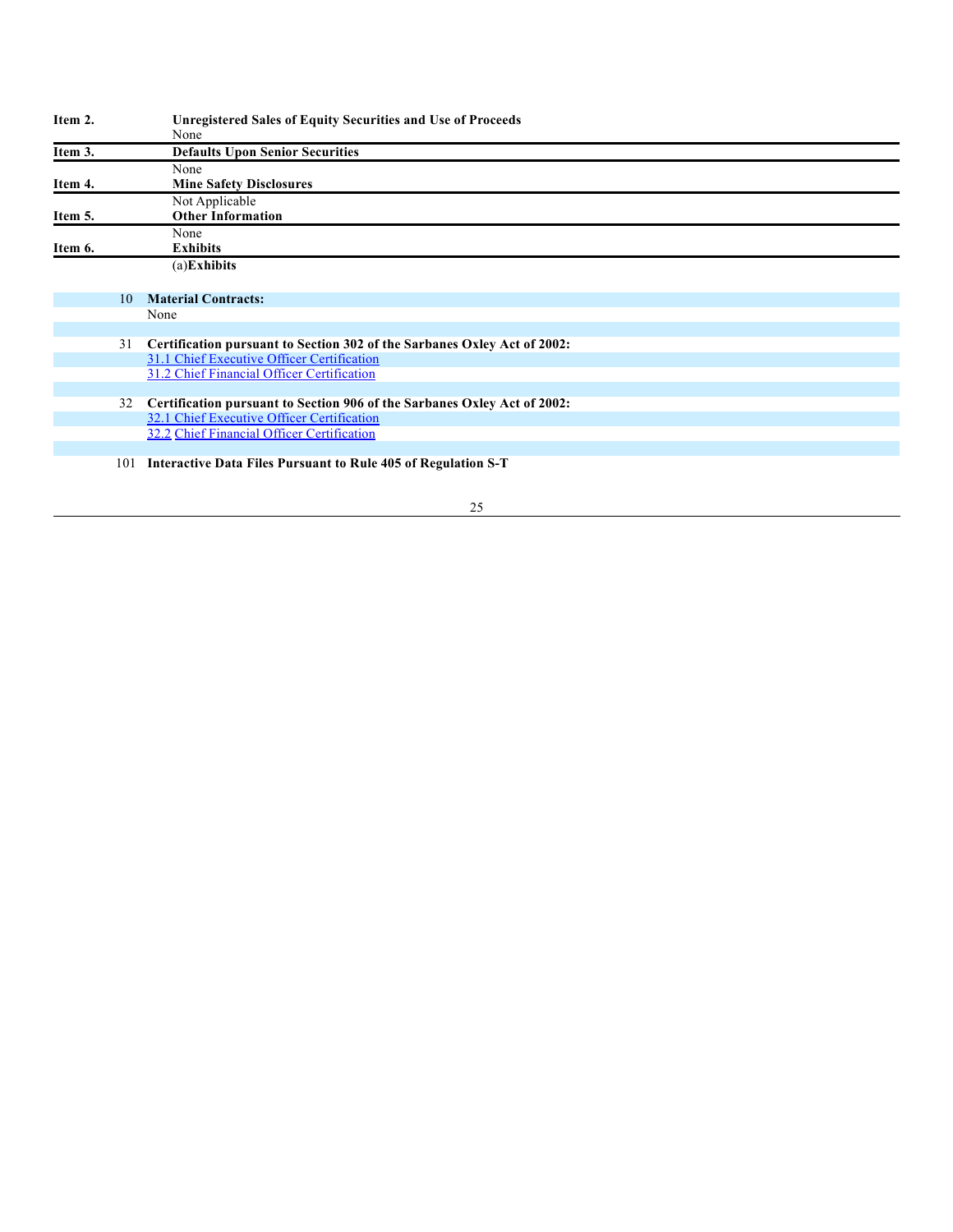#### <span id="page-25-0"></span>**SIGNATURES**

Pursuant to the requirements of the Securities Exchange Act of 1934, the registrant has duly caused this report to be signed on its behalf by the undersigned, thereunto duly authorized.

#### **DATA I/O CORPORATION** (REGISTRANT)

DATED: August 14, 2019 By: /s/ Anthony Ambrose

Anthony Ambrose President and Chief Executive Officer (Principal Executive Officer and Duly Authorized Officer)

By: /s/ Joel S. Hatlen

Joel S. Hatlen Vice President and Chief Operating and Financial **Officer** Secretary and Treasurer (Principal Financial Officer and Duly Authorized Officer)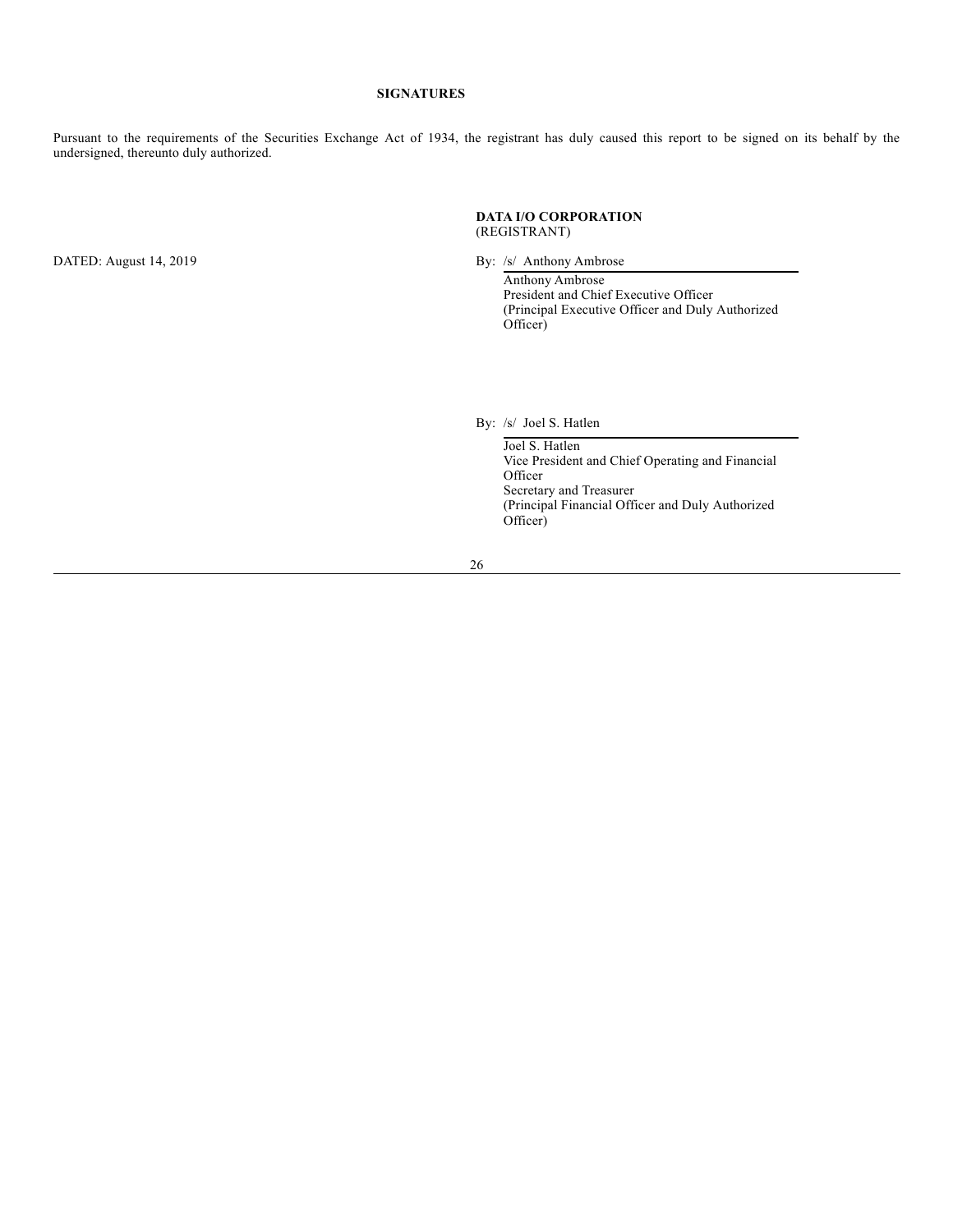#### **CERTIFICATION**

I, Anthony Ambrose, certify that:

- 1) I have reviewed this quarterly report on Form 10-Q of Data I/O Corporation;<br>2) Based on my knowledge, this report does not contain any untrue statement of
- 2) Based on my knowledge, this report does not contain any untrue statement of material fact or omit to state a material fact necessary to make the statements made, in light of the circumstances under which such statements were made, not misleading with respect to the period covered by this quarterly report;
- 3) Based on my knowledge, the financial statements, and other financial information included in this quarterly report, fairly present in all material respects the financial condition, results of operations and cash flows of the registrant as of, and for, the periods presented in this quarterly report;
- 4) The registrant's other certifying officer and I are responsible for establishing and maintaining disclosure controls and procedures (as defined in Exchange Act Rules 13a-15(e) and 15d-15(e)) and internal control over financial reporting (as defined in Exchange Act Rules 13a-15(f) and  $15d-15(f)$ , for the registrant and have:
- a) Designed such disclosure controls and procedures, or caused such disclosure controls and procedures to be designed under our supervision, to ensure that material information relating to the registrant, including its consolidated subsidiaries, is made known to us by others within those entities, particularly during the period in which this quarterly report is being prepared;
- b) Designed such internal control over financial reporting, or caused such internal control over financial reporting to be designed under our supervision, to provide reasonable assurance regarding the reliability of financial reporting and the preparation of financial statements for external purposes in accordance with generally accepted accounting principles;
- c) Evaluated the effectiveness of the registrant's disclosure controls and procedures and presented in this quarterly report our conclusions about the effectiveness of the disclosure controls and procedures, as of the end of the period covered by this quarterly report based on such evaluation; and
- d) Disclosed in this quarterly report any change in the registrant's internal control over financial reporting that occurred during the registrant's most recent fiscal quarter (the registrant's fourth fiscal quarter in the case of an annual report) that has materially affected, or is reasonably likely to materially affect, the registrant's internal control over financial reporting; and
- 5) The registrant's other certifying officer and I have disclosed, based on our most recent evaluation of internal control over financial reporting, to the registrant's auditors and the audit committee of the registrant's board of directors (or persons performing the equivalent functions):
- a) All significant deficiencies and material weaknesses in the design or operation of internal control over financial reporting which are reasonably likely to adversely affect the registrant's ability to record, process, summarize and report financial information; and
- b) Any fraud, whether or not material, that involves management or other employees who have a significant role in the registrant's internal control over financial reporting.

DATED: August 14, 2019 By: /s/Anthony Ambrose

Anthony Ambrose Chief Executive Officer (Principal Executive Officer)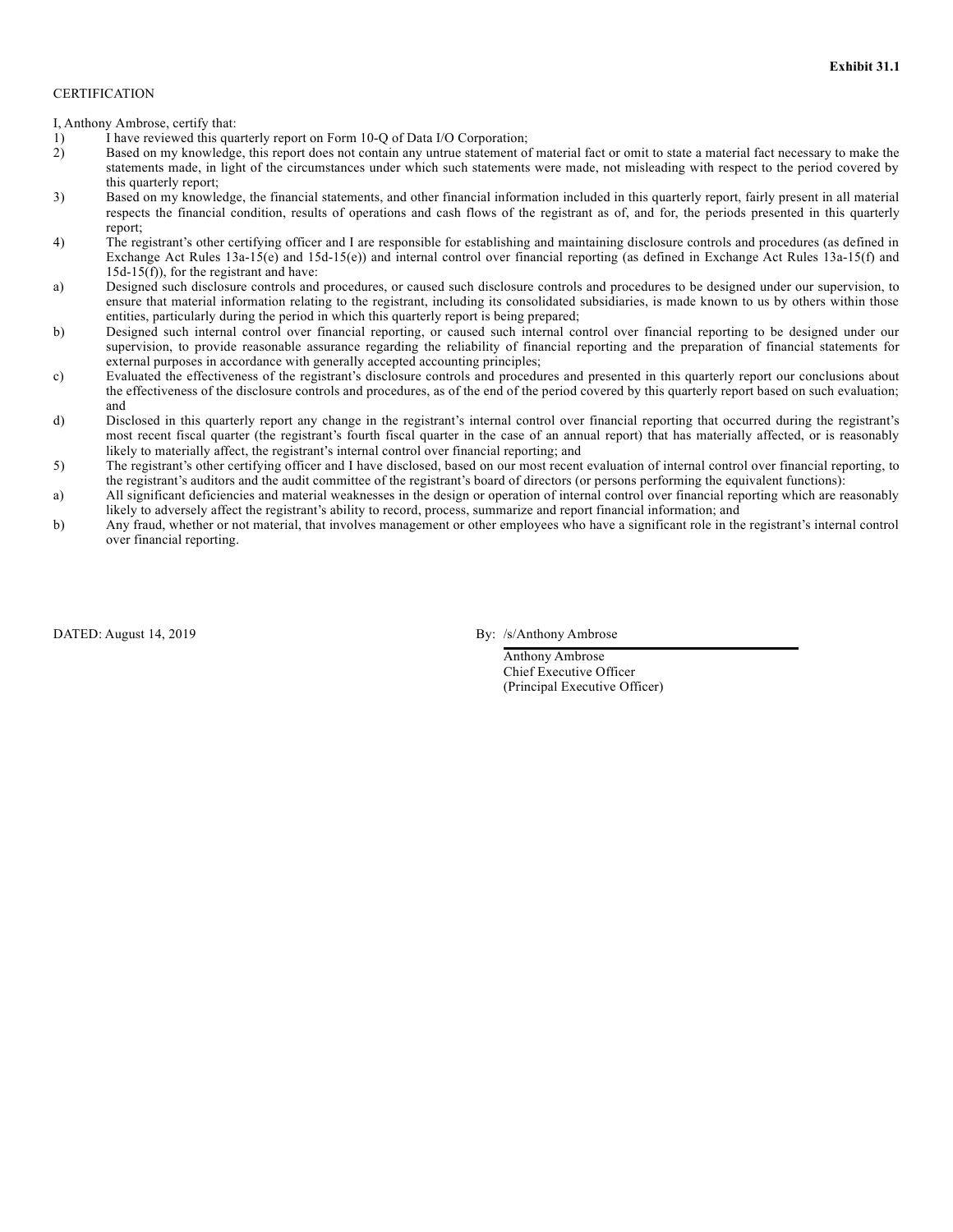#### **CERTIFICATION**

I, Joel S. Hatlen, certify that:

- 1) I have reviewed this quarterly report on Form 10-Q of Data I/O Corporation;
- 2) Based on my knowledge, this report does not contain any untrue statement of a material fact or omit to state a material fact necessary to make the statements made, in light of the circumstances under which such statements were made, not misleading with respect to the period covered by this quarterly report;
- 3) Based on my knowledge, the financial statements, and other financial information included in this quarterly report, fairly present in all material respects the financial condition, results of operations and cash flows of the registrant as of, and for, the periods presented in this quarterly report;
- 4) The registrant's other certifying officer and I are responsible for establishing and maintaining disclosure controls and procedures (as defined in Exchange Act Rules 13a-15(e) and 15d-15(e)) and internal control over financial reporting (as defined in Exchange Act Rules 13a-15(f) and  $15d-15(f)$ , for the registrant and have:
- a) Designed such disclosure controls and procedures, or caused such disclosure controls and procedures to be designed under our supervision, to ensure that material information relating to the registrant, including its consolidated subsidiaries, is made known to us by others within those entities, particularly during the period in which this quarterly report is being prepared;
- b) Designed such internal control over financial reporting, or caused such internal control over financial reporting to be designed under our supervision, to provide reasonable assurance regarding the reliability of financial reporting and the preparation of financial statements for external purposes in accordance with generally accepted accounting principles;
- c) Evaluated the effectiveness of the registrant's disclosure controls and procedures and presented in this quarterly report our conclusions about the effectiveness of the disclosure controls and procedures, as of the end of the period covered by this quarterly report based on such evaluation; and
- d) Disclosed in this quarterly report any change in the registrant's internal control over financial reporting that occurred during the registrant's most recent fiscal quarter (the registrant's fourth fiscal quarter in the case of an annual report) that has materially affected, or is reasonably likely to materially affect, the registrant's internal control over financial reporting; and
- 5) The registrant's other certifying officer and I have disclosed, based on our most recent evaluation of internal control over financial reporting, to the registrant's auditors and the audit committee of the registrant's board of directors (or persons performing the equivalent functions):
- a) All significant deficiencies and material weaknesses in the design or operation of internal control over financial reporting which are reasonably likely to adversely affect the registrant's ability to record, process, summarize and report financial information; and
- b) Any fraud, whether or not material, that involves management or other employees who have a significant role in the registrant's internal control over financial reporting.

DATED: August 14, 2019 By: /s/ Joel S. Hatlen

Joel S. Hatlen Chief Financial Officer (Principal Financial Officer)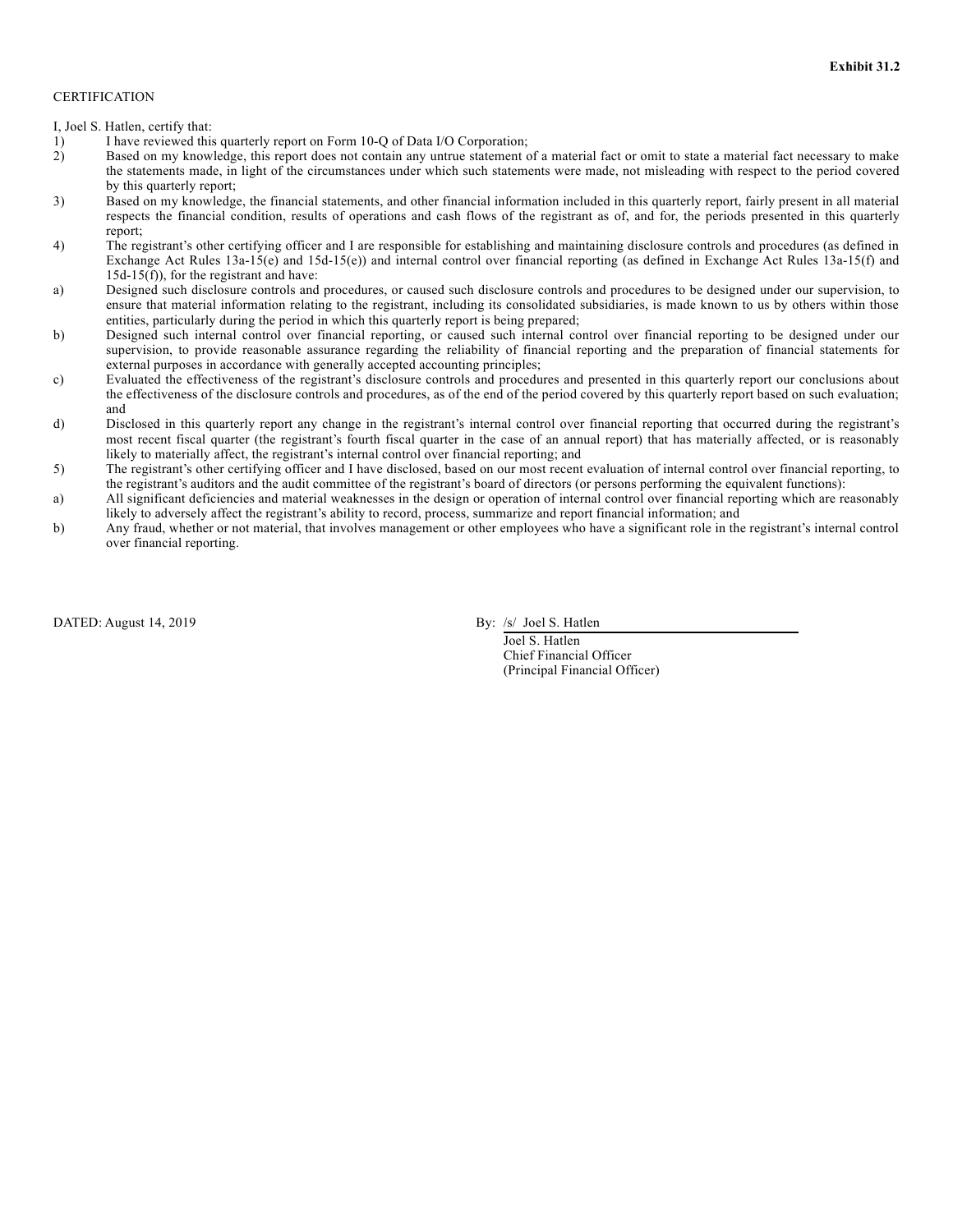Certification by Chief Executive Officer Pursuant to 18 U.S.C. Section 1350 As Adopted Pursuant to Section 906 of the Sarbanes-Oxley Act of 2002

In connection with the quarterly report of Data I/O Corporation (the "Company") on Form 10-Q for the period ended June 30, 2019 as filed with the Securities and Exchange Commission on the date hereof (the "Report"), I, Anthony Ambrose, Chief Executive Officer of the Company, certify, pursuant to 18 U.S.C. Section 1350, as adopted pursuant to Section 906 of the Sarbanes-Oxley Act of 2002, that:

(1) The Report fully complies with the requirements of Section 13(a) or 15(d) of the Securities Exchange Act of 1934 as amended; and (2) The information contained in the Report fairly presents, in all material respects, th The information contained in the Report fairly presents, in all material respects, the financial condition and results of operations of the Company.

August 14, 2019 By: /s/ Anthony Ambrose

Anthony Ambrose Chief Executive Officer (Principal Executive Officer)